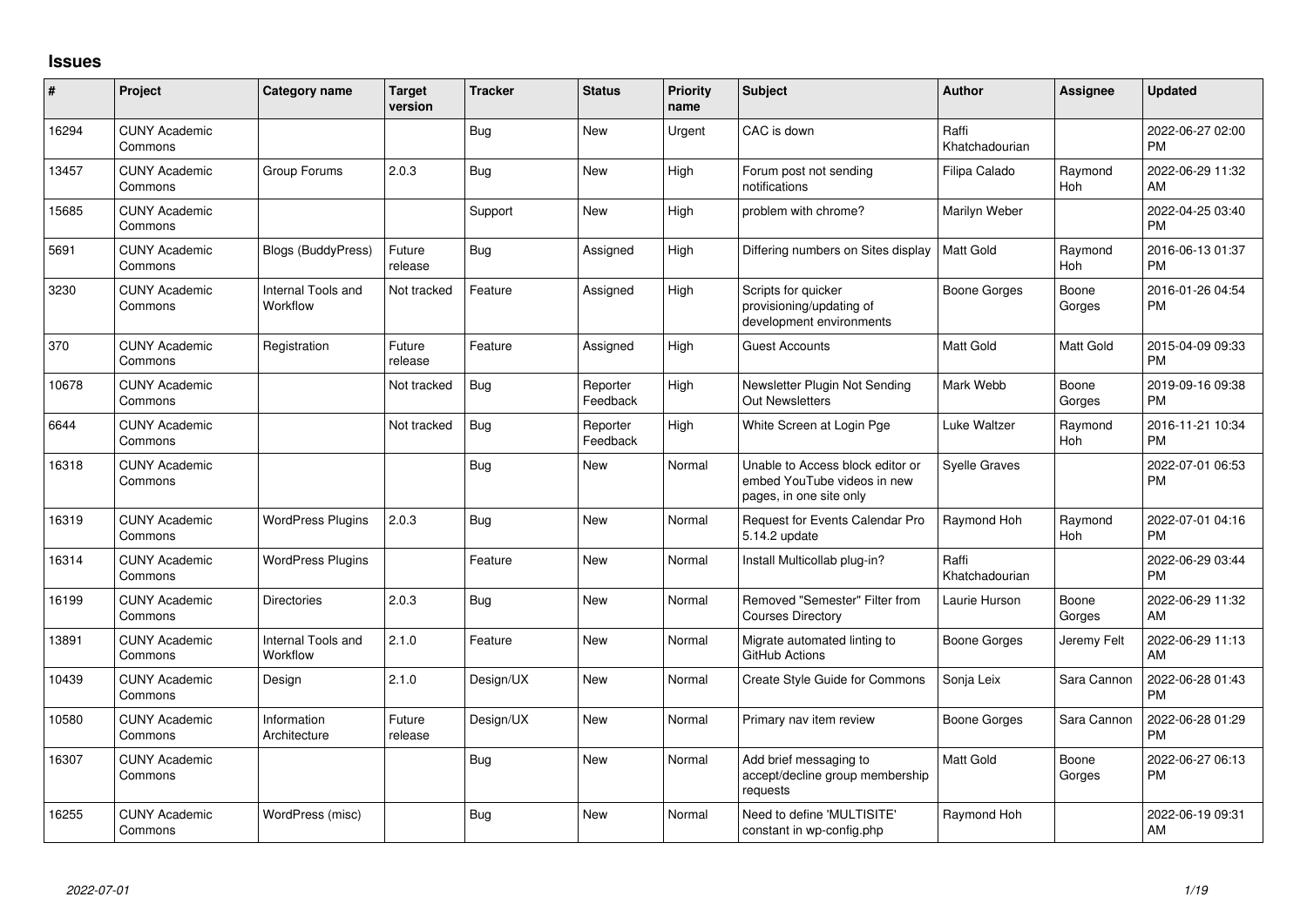| $\#$  | Project                         | <b>Category name</b>                  | <b>Target</b><br>version | <b>Tracker</b> | <b>Status</b> | <b>Priority</b><br>name | <b>Subject</b>                                           | <b>Author</b>       | <b>Assignee</b> | <b>Updated</b>                |
|-------|---------------------------------|---------------------------------------|--------------------------|----------------|---------------|-------------------------|----------------------------------------------------------|---------------------|-----------------|-------------------------------|
| 16177 | <b>CUNY Academic</b><br>Commons | Reply By Email                        |                          | <b>Bug</b>     | <b>New</b>    | Normal                  | Switch to Inbound mode for RBE                           | Raymond Hoh         | Raymond<br>Hoh  | 2022-05-30 04:32<br><b>PM</b> |
| 15194 | <b>CUNY Academic</b><br>Commons | <b>Internal Tools and</b><br>Workflow | 2.1.0                    | Feature        | <b>New</b>    | Normal                  | PHPCS sniff for un-restored<br>switch to blog() calls    | Boone Gorges        | Jeremy Felt     | 2022-05-26 10:45<br>AM        |
| 15883 | <b>CUNY Academic</b><br>Commons |                                       | 2.1.0                    | Feature        | <b>New</b>    | Normal                  | Release BPGES update                                     | Boone Gorges        | Boone<br>Gorges | 2022-05-26 10:39<br>AM        |
| 15210 | <b>CUNY Academic</b><br>Commons | Analytics                             | Not tracked              | Design/UX      | <b>New</b>    | Normal                  | Google Analytics improvements                            | Colin McDonald      | Boone<br>Gorges | 2022-05-24 10:47<br>AM        |
| 14787 | <b>CUNY Academic</b><br>Commons | <b>Plugin Packages</b>                | Future<br>release        | Feature        | <b>New</b>    | Normal                  | Creating a "Design" plugin<br>package                    | Laurie Hurson       | scott voth      | 2022-04-27 04:56<br><b>PM</b> |
| 11843 | <b>CUNY Academic</b><br>Commons | WordPress (misc)                      | Future<br>release        | Design/UX      | <b>New</b>    | Normal                  | Tweaking the Gutenberg Editor<br>Interface               | Laurie Hurson       |                 | 2022-04-26 12:00<br><b>PM</b> |
| 11243 | <b>CUNY Academic</b><br>Commons | <b>BuddyPress (misc)</b>              | Future<br>release        | Bug            | New           | Normal                  | Audit bp-custom.php                                      | Raymond Hoh         | Raymond<br>Hoh  | 2022-04-26 11:59<br>AM        |
| 8835  | <b>CUNY Academic</b><br>Commons | <b>Blogs (BuddyPress)</b>             | Future<br>release        | Feature        | <b>New</b>    | Normal                  | Extend cuny.is shortlinks to sites                       | Luke Waltzer        | Boone<br>Gorges | 2022-04-26 11:59<br>AM        |
| 15816 | <b>CUNY Academic</b><br>Commons |                                       | Not tracked              | Support        | <b>New</b>    | Normal                  | slow loading at SPS                                      | Marilyn Weber       |                 | 2022-04-05 01:26<br><b>PM</b> |
| 15767 | <b>CUNY Academic</b><br>Commons | WordPress (misc)                      |                          | Support        | <b>New</b>    | Normal                  | Site loading slowly                                      | scott voth          | Boone<br>Gorges | 2022-04-04 08:56<br><b>PM</b> |
| 15757 | <b>CUNY Academic</b><br>Commons |                                       |                          | <b>Bug</b>     | <b>New</b>    | Normal                  | Members # do not match                                   | Laurie Hurson       |                 | 2022-03-30 04:52<br><b>PM</b> |
| 15565 | <b>CUNY Academic</b><br>Commons |                                       |                          | Support        | New           | Normal                  | Events - send updates to an email<br>listserv            | Marilyn Weber       |                 | 2022-03-10 01:06<br><b>PM</b> |
| 14184 | <b>CUNY Academic</b><br>Commons | <b>Public Portfolio</b>               | Future<br>release        | Feature        | <b>New</b>    | Normal                  | Centralized mechanism for storing<br>Campus affiliations | <b>Boone Gorges</b> | Boone<br>Gorges | 2022-01-04 11:35<br>AM        |
| 15045 | <b>CUNY Academic</b><br>Commons |                                       |                          | Support        | New           | Normal                  | no result for KCeL in the search<br>box on the commons   | Marilyn Weber       |                 | 2021-12-10 11:29<br>AM        |
| 14908 | <b>CUNY Academic</b><br>Commons | Performance                           |                          | Bug            | New           | Normal                  | Stale object cache on cdev                               | Raymond Hoh         | Boone<br>Gorges | 2021-12-07 09:45<br>AM        |
| 14987 | <b>CUNY Academic</b><br>Commons | <b>WordPress Plugins</b>              | Future<br>release        | Bug            | New           | Normal                  | Elementor update causes<br>database freeze-up            | <b>Boone Gorges</b> | Boone<br>Gorges | 2021-11-29 12:02<br><b>PM</b> |
| 10226 | <b>CUNY Academic</b><br>Commons | Courses                               | Future<br>release        | Feature        | New           | Normal                  | Add "My Courses" to drop down<br>list                    | scott voth          | Boone<br>Gorges | 2021-11-19 12:42<br><b>PM</b> |
| 13835 | <b>CUNY Academic</b><br>Commons | WordPress (misc)                      | Future<br>release        | Feature        | <b>New</b>    | Normal                  | Allow OneSearch widget to have<br>'CUNY' as campus       | Boone Gorges        | Boone<br>Gorges | 2021-11-19 12:39<br><b>PM</b> |
| 13331 | <b>CUNY Academic</b><br>Commons | Site cloning                          | Future<br>release        | Bug            | <b>New</b>    | Normal                  | Combine Site Template and Clone<br>operations            | <b>Boone Gorges</b> | Jeremy Felt     | 2021-11-19 12:39<br><b>PM</b> |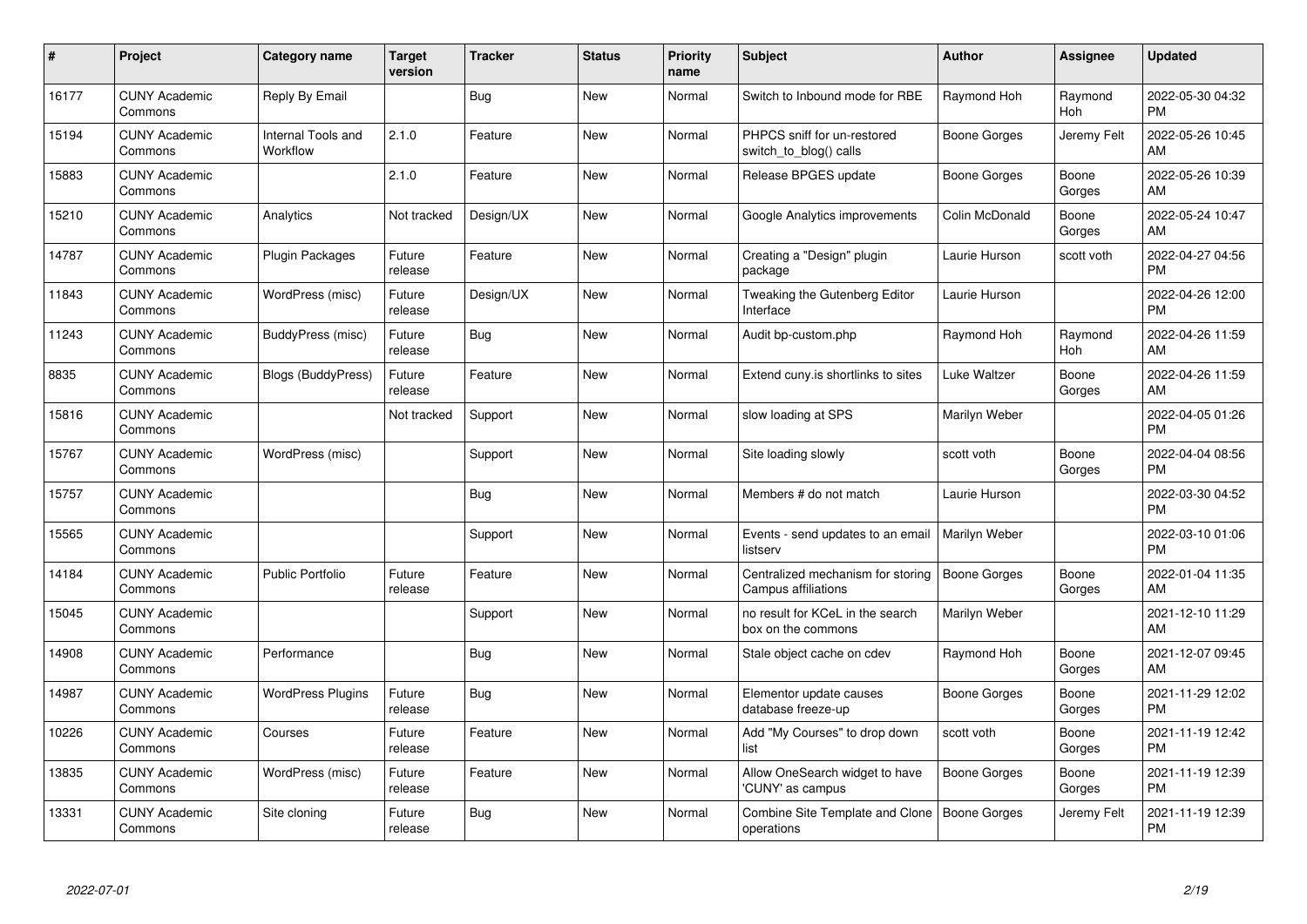| #     | <b>Project</b>                  | Category name              | <b>Target</b><br>version | <b>Tracker</b> | <b>Status</b> | <b>Priority</b><br>name | <b>Subject</b>                                                                             | <b>Author</b>           | Assignee          | <b>Updated</b>                |
|-------|---------------------------------|----------------------------|--------------------------|----------------|---------------|-------------------------|--------------------------------------------------------------------------------------------|-------------------------|-------------------|-------------------------------|
| 13650 | <b>CUNY Academic</b><br>Commons | Group Library              | Future<br>release        | Feature        | <b>New</b>    | Normal                  | Forum Attachments in Group<br>Library                                                      | Laurie Hurson           |                   | 2021-11-19 12:30<br><b>PM</b> |
| 14309 | <b>CUNY Academic</b><br>Commons | Group Library              | Future<br>release        | Feature        | New           | Normal                  | Better handling of<br>bp_group_document file download<br>attempts when file is not present | <b>Boone Gorges</b>     | Boone<br>Gorges   | 2021-11-19 12:28<br><b>PM</b> |
| 13199 | <b>CUNY Academic</b><br>Commons | Group Forums               | Future<br>release        | Feature        | <b>New</b>    | Normal                  | Favoring Groups over bbPress<br>plugin                                                     | Colin McDonald          | Colin<br>McDonald | 2021-11-19 12:28<br><b>PM</b> |
| 13358 | <b>CUNY Academic</b><br>Commons | Group Forums               | Future<br>release        | Feature        | <b>New</b>    | Normal                  | Improved UI for group forum<br>threading settings                                          | Boone Gorges            | Raymond<br>Hoh    | 2021-11-19 12:27<br><b>PM</b> |
| 12042 | <b>CUNY Academic</b><br>Commons | <b>Email Notifications</b> | Future<br>release        | Feature        | New           | Normal                  | Improved error logging for BPGES<br>send queue                                             | <b>Boone Gorges</b>     | Boone<br>Gorges   | 2021-11-19 12:25<br><b>PM</b> |
| 14940 | <b>CUNY Academic</b><br>Commons |                            |                          | Bug            | <b>New</b>    | Normal                  | Discrepancy between Commons<br>profile "sites" and actual # of sites                       | Laurie Hurson           |                   | 2021-11-08 11:09<br>AM        |
| 14936 | <b>CUNY Academic</b><br>Commons |                            |                          | Bug            | <b>New</b>    | Normal                  | Commons websites blocked by<br>SPS campus network                                          | Laurie Hurson           |                   | 2021-11-03 03:57<br><b>PM</b> |
| 14911 | <b>CUNY Academic</b><br>Commons | <b>WordPress Themes</b>    | Not tracked              | Support        | New           | Normal                  | Twentytwentyone theme                                                                      | Marilyn Weber           |                   | 2021-10-28 10:37<br>AM        |
| 14792 | <b>CUNY Academic</b><br>Commons |                            |                          | Bug            | <b>New</b>    | Normal                  | Inconsistent email notifications<br>from gravity forms                                     | Raffi<br>Khatchadourian |                   | 2021-10-04 01:50<br><b>PM</b> |
| 14475 | <b>CUNY Academic</b><br>Commons |                            | Not tracked              | Publicity      | <b>New</b>    | Normal                  | <b>OER Showcase Page</b>                                                                   | Laurie Hurson           | Laurie Hurson     | 2021-09-14 10:46<br>AM        |
| 14394 | <b>CUNY Academic</b><br>Commons |                            | Not tracked              | Feature        | New           | Normal                  | Commons News Site - redesign                                                               | scott voth              | scott voth        | 2021-09-14 10:46<br>AM        |
| 13949 | <b>CUNY Academic</b><br>Commons |                            | Not tracked              | Bug            | New           | Normal                  | Continued debugging of runaway<br>MySQL connections                                        | <b>Matt Gold</b>        | Boone<br>Gorges   | 2021-09-14 10:42<br>AM        |
| 14496 | <b>CUNY Academic</b><br>Commons | Domain Mapping             | Future<br>release        | <b>Bug</b>     | <b>New</b>    | Normal                  | Mapped domain SSO uses<br>third-party cookies                                              | Raymond Hoh             | Raymond<br>Hoh    | 2021-05-24 04:03<br><b>PM</b> |
| 11968 | JustPublics@365<br>MediaCamp    |                            |                          | Feature        | <b>New</b>    | Normal                  | Nanoscience Retractable Display<br>Unit                                                    | Donald Cherry           | Bonnie<br>Eissner | 2021-02-19 08:50<br>AM        |
| 13466 | <b>CUNY Academic</b><br>Commons | Cavalcade                  | Future<br>release        | Feature        | <b>New</b>    | Normal                  | Automated cleanup for duplicate<br>Cavalcade tasks                                         | Boone Gorges            | Boone<br>Gorges   | 2020-10-13 05:24<br><b>PM</b> |
| 13430 | <b>CUNY Academic</b><br>Commons | Reply By Email             | Not tracked              | Bug            | New           | Normal                  | Delay in RBE                                                                               | Luke Waltzer            | Raymond<br>Hoh    | 2020-10-13 11:16<br>AM        |
| 13370 | <b>CUNY Academic</b><br>Commons | Group Library              | Future<br>release        | Feature        | <b>New</b>    | Normal                  | Library bulk deletion and folder<br>editina                                                | Colin McDonald          | Boone<br>Gorges   | 2020-10-13 10:41<br>AM        |
| 13286 | <b>CUNY Academic</b><br>Commons |                            | Not tracked              | Support        | New           | Normal                  | problem connecting with<br>WordPress app                                                   | Marilyn Weber           | Raymond<br>Hoh    | 2020-09-08 11:16<br>AM        |
| 13048 | <b>CUNY Academic</b><br>Commons | Shortcodes and<br>embeds   | Future<br>release        | Feature        | <b>New</b>    | Normal                  | Jupyter Notebooks support                                                                  | Boone Gorges            |                   | 2020-07-14 11:46<br>AM        |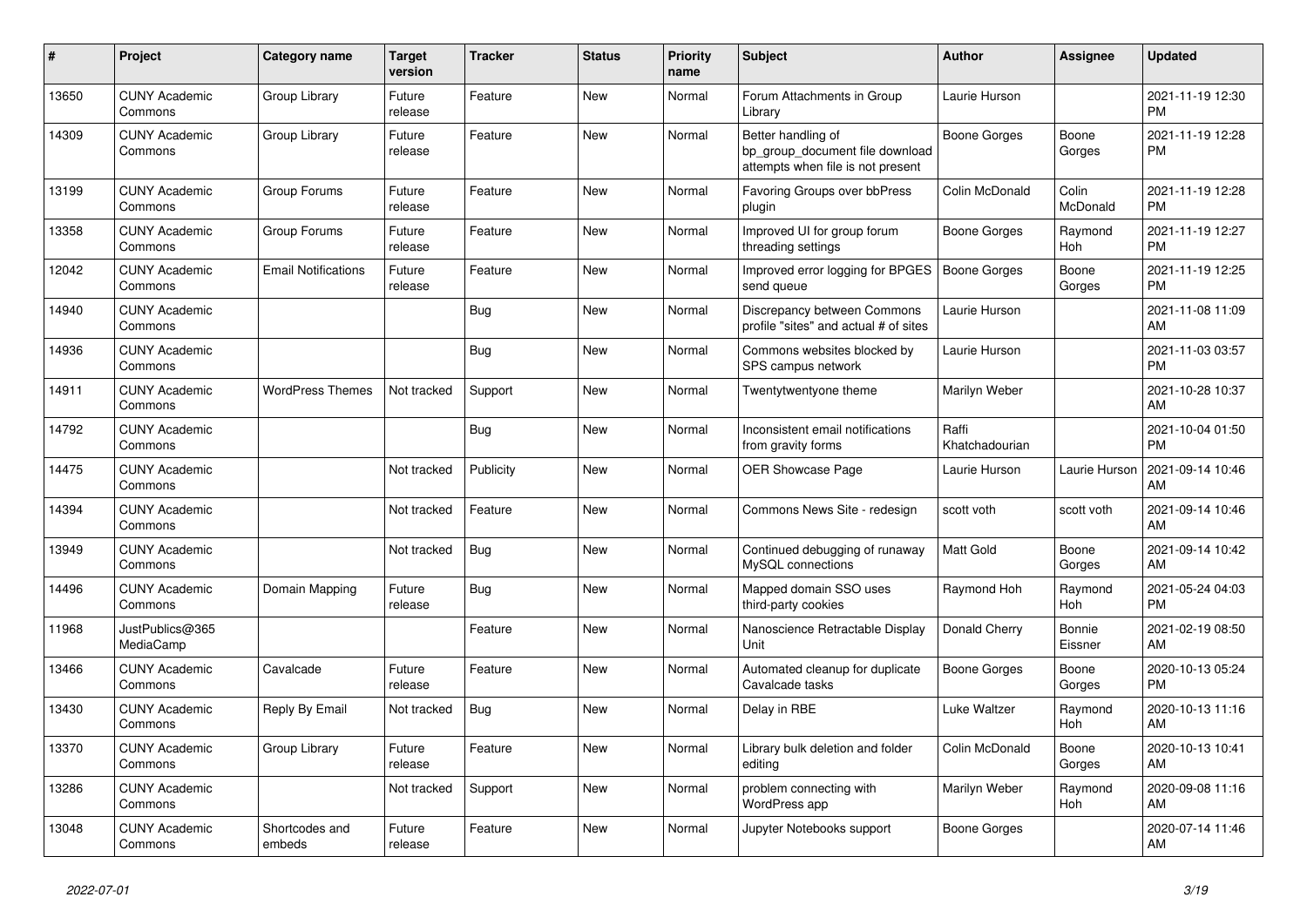| #     | Project                         | <b>Category name</b>     | <b>Target</b><br>version | <b>Tracker</b> | <b>Status</b> | Priority<br>name | <b>Subject</b>                                                                      | Author              | <b>Assignee</b>    | <b>Updated</b>                |
|-------|---------------------------------|--------------------------|--------------------------|----------------|---------------|------------------|-------------------------------------------------------------------------------------|---------------------|--------------------|-------------------------------|
| 12911 | <b>CUNY Academic</b><br>Commons |                          | Not tracked              | Feature        | New           | Normal           | Block access to xmlrpc.php based<br>on User-Agent                                   | <b>Boone Gorges</b> | Boone<br>Gorges    | 2020-06-09 05:12<br>PM.       |
| 10354 | <b>CUNY Academic</b><br>Commons | <b>Public Portfolio</b>  | Future<br>release        | Feature        | New           | Normal           | Opt out of Having a Profile Page                                                    | scott voth          | Chris Stein        | 2020-05-12 10:43<br>AM        |
| 12573 | <b>CUNY Academic</b><br>Commons | <b>WordPress Plugins</b> | Future<br>release        | Bug            | New           | Normal           | <b>CommentPress Core Issues</b>                                                     | scott voth          |                    | 2020-03-24 04:32<br><b>PM</b> |
| 12438 | <b>CUNY Academic</b><br>Commons | Courses                  | Not tracked              | Bug            | New           | Normal           | Site appearing twice                                                                | Laurie Hurson       | Boone<br>Gorges    | 2020-02-18 01:34<br><b>PM</b> |
| 12392 | <b>CUNY Academic</b><br>Commons | Help/Codex               | Not tracked              | Documentation  | <b>New</b>    | Normal           | <b>Updates to Common Commons</b><br>Questions on Help Page                          | scott voth          | Margaret<br>Galvan | 2020-02-11 10:53<br>AM        |
| 12382 | <b>CUNY Academic</b><br>Commons | Membership               | Not tracked              | Support        | New           | Normal           | Email request change                                                                | Marilyn Weber       | Marilyn<br>Weber   | 2020-02-06 12:56<br><b>PM</b> |
| 12352 | <b>CUNY Academic</b><br>Commons |                          | Not tracked              | Support        | New           | Normal           | "posts list" page builder block<br>option                                           | Marilyn Weber       |                    | 2020-02-03 01:29<br><b>PM</b> |
| 12328 | <b>CUNY Academic</b><br>Commons |                          | Not tracked              | Support        | <b>New</b>    | Normal           | Sign up Code for Non-CUNY<br>Faculty                                                | Laurie Hurson       |                    | 2020-01-28 10:25<br>AM.       |
| 12247 | <b>CUNY Academic</b><br>Commons | Publicity                | Not tracked              | Support        | New           | Normal           | <b>Screenshot of First Commons</b><br>Homepage                                      | scott voth          | scott voth         | 2020-01-14 12:08<br><b>PM</b> |
| 12091 | <b>CUNY Academic</b><br>Commons | <b>Group Files</b>       | Future<br>release        | Feature        | <b>New</b>    | Normal           | Improved pre-upload file validation<br>for bp-group-documents                       | <b>Boone Gorges</b> | Boone<br>Gorges    | 2019-11-14 01:21<br>PM.       |
| 11789 | <b>CUNY Academic</b><br>Commons | Courses                  | Future<br>release        | Feature        | <b>New</b>    | Normal           | Ability to remove item from<br>Courses list                                         | Laurie Hurson       | Sonja Leix         | 2019-09-24 12:28<br><b>PM</b> |
| 11883 | <b>CUNY Academic</b><br>Commons | Help/Codex               | Not tracked              | Support        | New           | Normal           | Need Embedding Help Page<br>Update (Tableau)                                        | Anthony Wheeler     | scott voth         | 2019-09-24 08:49<br>AM        |
| 11860 | <b>CUNY Academic</b><br>Commons | Registration             | Future<br>release        | Feature        | New           | Normal           | Ensure Students Are Aware They<br>Can Use Aliases At Registration                   | scott voth          |                    | 2019-09-24 08:46<br>AM        |
| 11545 | <b>CUNY Academic</b><br>Commons | <b>WordPress Plugins</b> | Not tracked              | Support        | New           | Normal           | Twitter searches in WordPress                                                       | Gina Cherry         | Matt Gold          | 2019-09-23 01:03<br><b>PM</b> |
| 11879 | <b>CUNY Academic</b><br>Commons |                          | Not tracked              | Bug            | New           | Normal           | Hypothesis comments appearing<br>on multiple, different pdfs across<br>blogs        | Laurie Hurson       | Laurie Hurson      | 2019-09-19 02:39<br><b>PM</b> |
| 11834 | <b>CUNY Academic</b><br>Commons | <b>Group Files</b>       | Future<br>release        | Feature        | New           | Normal           | Improved tools for managing<br>group file folders                                   | <b>Boone Gorges</b> | Sonja Leix         | 2019-09-06 03:55<br><b>PM</b> |
| 11624 | <b>CUNY Academic</b><br>Commons | WordPress (misc)         | Not tracked              | Support        | New           | Normal           | Change pages into posts or swap<br>database for a Commons site?                     | Stephen Klein       | Raymond<br>Hoh     | 2019-07-09 11:04<br>AM        |
| 11531 | <b>CUNY Academic</b><br>Commons | Events                   | Future<br>release        | Feature        | New           | Normal           | Main Events calendar should<br>include non-public events that<br>user has access to | scott voth          | Boone<br>Gorges    | 2019-06-11 10:00<br>AM        |
| 11496 | <b>CUNY Academic</b><br>Commons | Public Portfolio         | 1.15.2                   | Support        | New           | Normal           | Replace Twitter Icon on Member<br>Portfolio page                                    | scott voth          | Boone<br>Gorges    | 2019-06-06 01:03<br>PM        |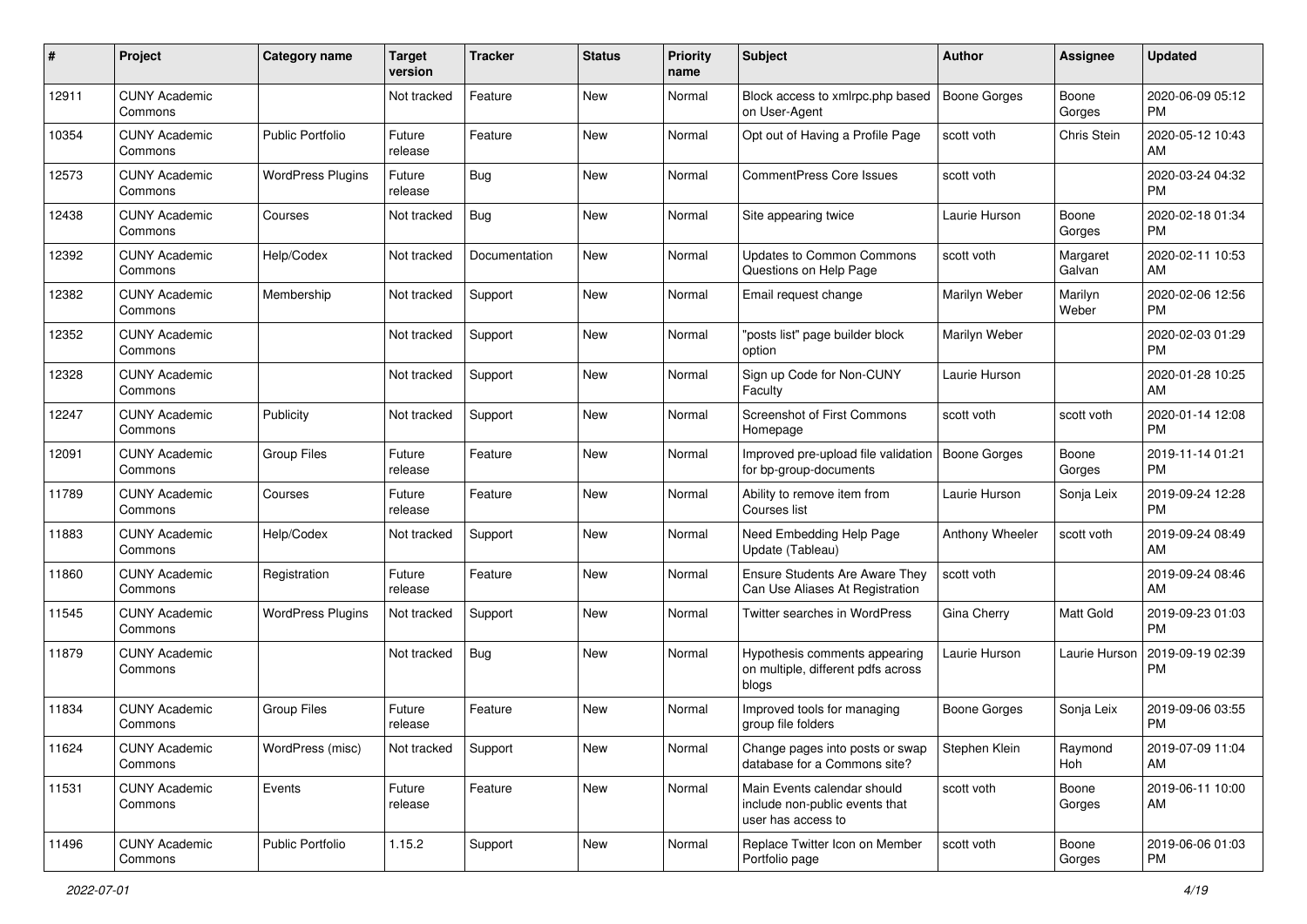| #     | Project                         | Category name              | <b>Target</b><br>version | <b>Tracker</b> | <b>Status</b> | <b>Priority</b><br>name | <b>Subject</b>                                                                                                                               | <b>Author</b>           | <b>Assignee</b>    | <b>Updated</b>                |
|-------|---------------------------------|----------------------------|--------------------------|----------------|---------------|-------------------------|----------------------------------------------------------------------------------------------------------------------------------------------|-------------------------|--------------------|-------------------------------|
| 11393 | <b>CUNY Academic</b><br>Commons |                            | Not tracked              | Publicity      | <b>New</b>    | Normal                  | After 1.15 release, ceate a hero<br>slide and post about adding a site<br>to a group                                                         | scott voth              | Patrick<br>Sweeney | 2019-05-14 10:32<br>AM        |
| 11392 | <b>CUNY Academic</b><br>Commons |                            | Future<br>release        | Bug            | <b>New</b>    | Normal                  | Migrate users away from<br><b>StatPress</b>                                                                                                  | Boone Gorges            |                    | 2019-04-23 03:53<br><b>PM</b> |
| 4635  | <b>CUNY Academic</b><br>Commons | Authentication             | Future<br>release        | Feature        | New           | Normal                  | Allow non-WP authentication                                                                                                                  | Boone Gorges            | Sonja Leix         | 2019-03-01 02:05<br><b>PM</b> |
| 9720  | <b>CUNY Academic</b><br>Commons | Authentication             | Future<br>release        | Feature        | <b>New</b>    | Normal                  | The Commons should be an<br>oAuth provider                                                                                                   | <b>Boone Gorges</b>     |                    | 2019-03-01 02:04<br><b>PM</b> |
| 11024 | <b>CUNY Academic</b><br>Commons | WordPress (misc)           | Future<br>release        | Bug            | <b>New</b>    | Normal                  | Subsites should not show "you<br>should update your .htaccess<br>now" notice after permalink setting<br>save                                 | <b>Boone Gorges</b>     |                    | 2019-01-28 01:35<br><b>PM</b> |
| 10839 | <b>CUNY Academic</b><br>Commons | About page                 | Not tracked              | Support        | <b>New</b>    | Normal                  | <b>Mission Statement Needs</b><br>Revision                                                                                                   | scott voth              | Matt Gold          | 2018-12-26 10:58<br>AM        |
| 10794 | <b>CUNY Academic</b><br>Commons | Performance                | Not tracked              | Bug            | <b>New</b>    | Normal                  | Memcached connection<br>occasionally breaks                                                                                                  | Boone Gorges            | Boone<br>Gorges    | 2018-12-06 03:30<br><b>PM</b> |
| 9926  | <b>CUNY Academic</b><br>Commons | <b>WordPress Plugins</b>   | Future<br>release        | Bug            | New           | Normal                  | twitter-mentions-as-comments<br>cron jobs can run long                                                                                       | Boone Gorges            | Boone<br>Gorges    | 2018-10-24 12:34<br><b>PM</b> |
| 5992  | <b>CUNY Academic</b><br>Commons | <b>Email Notifications</b> | Future<br>release        | Feature        | <b>New</b>    | Normal                  | Changing the From line of<br>autogenerated blog emails                                                                                       | Marilyn Weber           |                    | 2018-09-27 05:19<br><b>PM</b> |
| 9908  | <b>CUNY Academic</b><br>Commons |                            | Not tracked              | Feature        | <b>New</b>    | Normal                  | Is it possible to send email<br>updates to users (or an email<br>address not on the list) for only a<br>single page AFTER being<br>prompted? | <b>Michael Shields</b>  | scott voth         | 2018-06-11 01:34<br><b>PM</b> |
| 9729  | <b>CUNY Academic</b><br>Commons | <b>SEO</b>                 | Not tracked              | Support        | New           | Normal                  | 503 Errors showing on<br>newlaborforum.cuny.edu                                                                                              | Diane Krauthamer        | Raymond<br>Hoh     | 2018-05-22 04:48<br><b>PM</b> |
| 8607  | <b>CUNY Academic</b><br>Commons |                            | Not tracked              | Support        | <b>New</b>    | Normal                  | Paypal?                                                                                                                                      | Marilyn Weber           | Matt Gold          | 2018-05-15 01:37<br><b>PM</b> |
| 9643  | <b>CUNY Academic</b><br>Commons | Publicity                  | Not tracked              | Feature        | <b>New</b>    | Normal                  | Create a page on the Commons<br>for logos etc.                                                                                               | Stephen Real            | Stephen Real       | 2018-04-24 10:53<br>AM        |
| 7981  | <b>CUNY Academic</b><br>Commons | Social Paper               | Future<br>release        | <b>Bug</b>     | <b>New</b>    | Normal                  | Social Paper comments should<br>not go to spam                                                                                               | Luke Waltzer            | Boone<br>Gorges    | 2018-04-16 03:52<br><b>PM</b> |
| 7663  | <b>CUNY Academic</b><br>Commons | Social Paper               | Future<br>release        | Bug            | <b>New</b>    | Normal                  | Social Paper notifications not<br>formatted correctly on secondary<br>sites                                                                  | <b>Boone Gorges</b>     | Boone<br>Gorges    | 2018-04-16 03:52<br><b>PM</b> |
| 9420  | <b>CUNY Academic</b><br>Commons | cuny.is                    | Not tracked              | Feature        | New           | Normal                  | Request for http://cuny.is/streams                                                                                                           | Raffi<br>Khatchadourian | Marilyn<br>Weber   | 2018-04-02 10:08<br>AM        |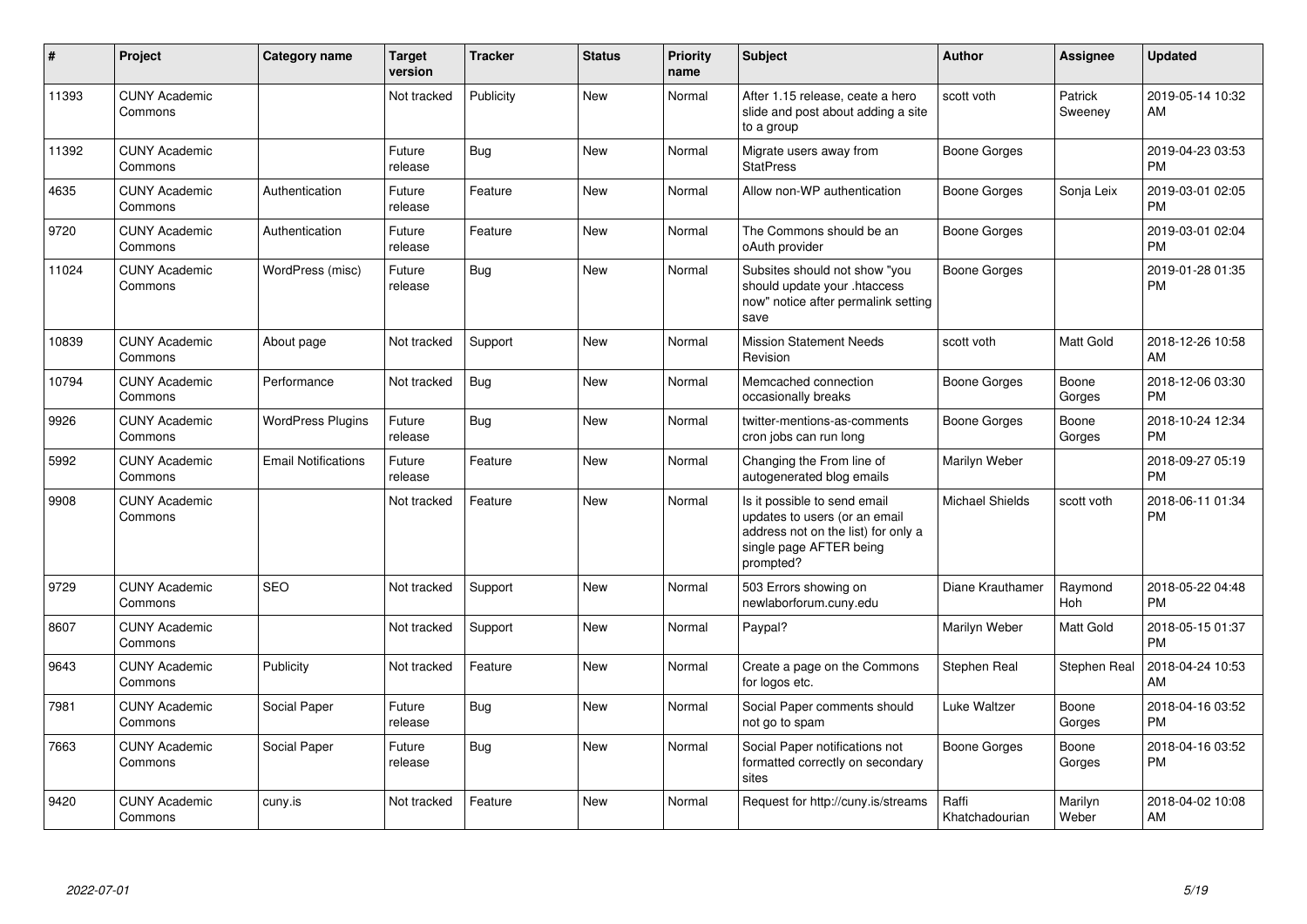| #    | Project                         | <b>Category name</b>    | <b>Target</b><br>version | <b>Tracker</b> | <b>Status</b> | Priority<br>name | <b>Subject</b>                                                                            | Author                  | <b>Assignee</b>       | <b>Updated</b>                |
|------|---------------------------------|-------------------------|--------------------------|----------------|---------------|------------------|-------------------------------------------------------------------------------------------|-------------------------|-----------------------|-------------------------------|
| 7022 | <b>CUNY Academic</b><br>Commons | Announcements           | Future<br>release        | Bug            | <b>New</b>    | Normal           | Sitewide announcements should<br>be displayed on, and dismissable<br>from, mapped domains | <b>Boone Gorges</b>     | Boone<br>Gorges       | 2018-03-22 10:18<br>AM        |
| 9346 | <b>CUNY Academic</b><br>Commons | WordPress (misc)        | Not tracked              | Bug            | <b>New</b>    | Normal           | Clone cetls.bmcc.cuny.edu for<br>development                                              | Owen Roberts            | Raymond<br>Hoh        | 2018-03-06 05:35<br><b>PM</b> |
| 3580 | <b>CUNY Academic</b><br>Commons | Group Blogs             | Future<br>release        | Feature        | New           | Normal           | Multiple blogs per group                                                                  | <b>Boone Gorges</b>     | Boone<br>Gorges       | 2018-02-20 02:02<br><b>PM</b> |
| 8211 | <b>CUNY Academic</b><br>Commons | <b>WordPress Themes</b> | Future<br>release        | Feature        | New           | Normal           | Theme Suggestions: Material<br>Design-Inspired Themes                                     | Margaret Galvan         | Margaret<br>Galvan    | 2017-08-07 02:48<br><b>PM</b> |
| 8440 | <b>CUNY Academic</b><br>Commons | Onboarding              | Not tracked              | Bug            | <b>New</b>    | Normal           | Create Test Email Accounts for<br><b>Onboarding Project</b>                               | Stephen Real            | Stephen Real          | 2017-08-01 09:49<br><b>PM</b> |
| 4481 | <b>CUNY Academic</b><br>Commons | Events                  | Future<br>release        | Feature        | <b>New</b>    | Normal           | Group admins/mods should have<br>the ability to unlink an event from<br>the group         | <b>Boone Gorges</b>     | Boone<br>Gorges       | 2017-04-24 03:53<br><b>PM</b> |
| 7928 | <b>CUNY Academic</b><br>Commons | Group Forums            | Not tracked              | Bug            | <b>New</b>    | Normal           | Duplicate Forum post                                                                      | Luke Waltzer            | Raymond<br><b>Hoh</b> | 2017-04-11 09:27<br><b>PM</b> |
| 7624 | <b>CUNY Academic</b><br>Commons | BuddyPress (misc)       | Future<br>release        | Design/UX      | New           | Normal           | <b>BP</b> Notifications                                                                   | Luke Waltzer            | Paige Dupont          | 2017-02-08 10:43<br><b>PM</b> |
| 6665 | <b>CUNY Academic</b><br>Commons |                         | Not tracked              | Publicity      | <b>New</b>    | Normal           | Dead Link in 1.10 announcement<br>post                                                    | Paige Dupont            | Stephen Real          | 2016-12-01 03:11<br><b>PM</b> |
| 6755 | <b>CUNY Academic</b><br>Commons | WordPress (misc)        | Future<br>release        | Bug            | <b>New</b>    | Normal           | Cannot Deactivate Plugin                                                                  | Laura Kane              |                       | 2016-11-16 01:12<br><b>PM</b> |
| 5199 | <b>CUNY Academic</b><br>Commons | Social Paper            | Future<br>release        | Feature        | <b>New</b>    | Normal           | add tables to the SP editor                                                               | Marilyn Weber           |                       | 2016-10-24 11:27<br>AM        |
| 6332 | <b>CUNY Academic</b><br>Commons | WordPress (misc)        | Future<br>release        | Feature        | New           | Normal           | Allow uploaded files to be marked<br>as private in an ad hoc way                          | Boone Gorges            |                       | 2016-10-17 11:41<br><b>PM</b> |
| 5182 | <b>CUNY Academic</b><br>Commons | Social Paper            | Future<br>release        | Design/UX      | <b>New</b>    | Normal           | "Publishing" a private paper on<br>social paper?                                          | Raffi<br>Khatchadourian | Boone<br>Gorges       | 2016-10-13 04:12<br><b>PM</b> |
| 6078 | <b>CUNY Academic</b><br>Commons | Blogs (BuddyPress)      | Future<br>release        | Feature        | <b>New</b>    | Normal           | <b>Explore Adding Network Blog</b><br>Metadata Plugin                                     | Luke Waltzer            | Luke Waltzer          | 2016-10-11 10:29<br><b>PM</b> |
| 5679 | <b>CUNY Academic</b><br>Commons | Analytics               | Not tracked              | Feature        | New           | Normal           | Logged In Users for GA                                                                    | Valerie Townsend        | Valerie<br>Townsend   | 2016-06-11 09:49<br>AM        |
| 5489 | <b>CUNY Academic</b><br>Commons | Social Paper            | Future<br>release        | Feature        | New           | Normal           | Asc/desc sorting for Social Paper<br>directories                                          | <b>Boone Gorges</b>     |                       | 2016-04-21 10:06<br>PM        |
| 5488 | <b>CUNY Academic</b><br>Commons | Social Paper            | Future<br>release        | Bug            | New           | Normal           | Add a "last edited by" field to<br>Social Paper group directories                         | <b>Boone Gorges</b>     |                       | 2016-04-21 10:05<br><b>PM</b> |
| 5397 | <b>CUNY Academic</b><br>Commons | Social Paper            | Future<br>release        | Feature        | New           | Normal           | frustrating to have to<br>enable/disable in SP                                            | Marilyn Weber           | Samantha<br>Raddatz   | 2016-04-20 03:39<br><b>PM</b> |
| 3657 | <b>CUNY Academic</b><br>Commons | WordPress (misc)        | Not tracked              | Feature        | New           | Normal           | Create alert for GC email<br>addresses                                                    | Matt Gold               | Matt Gold             | 2016-04-14 11:29<br><b>PM</b> |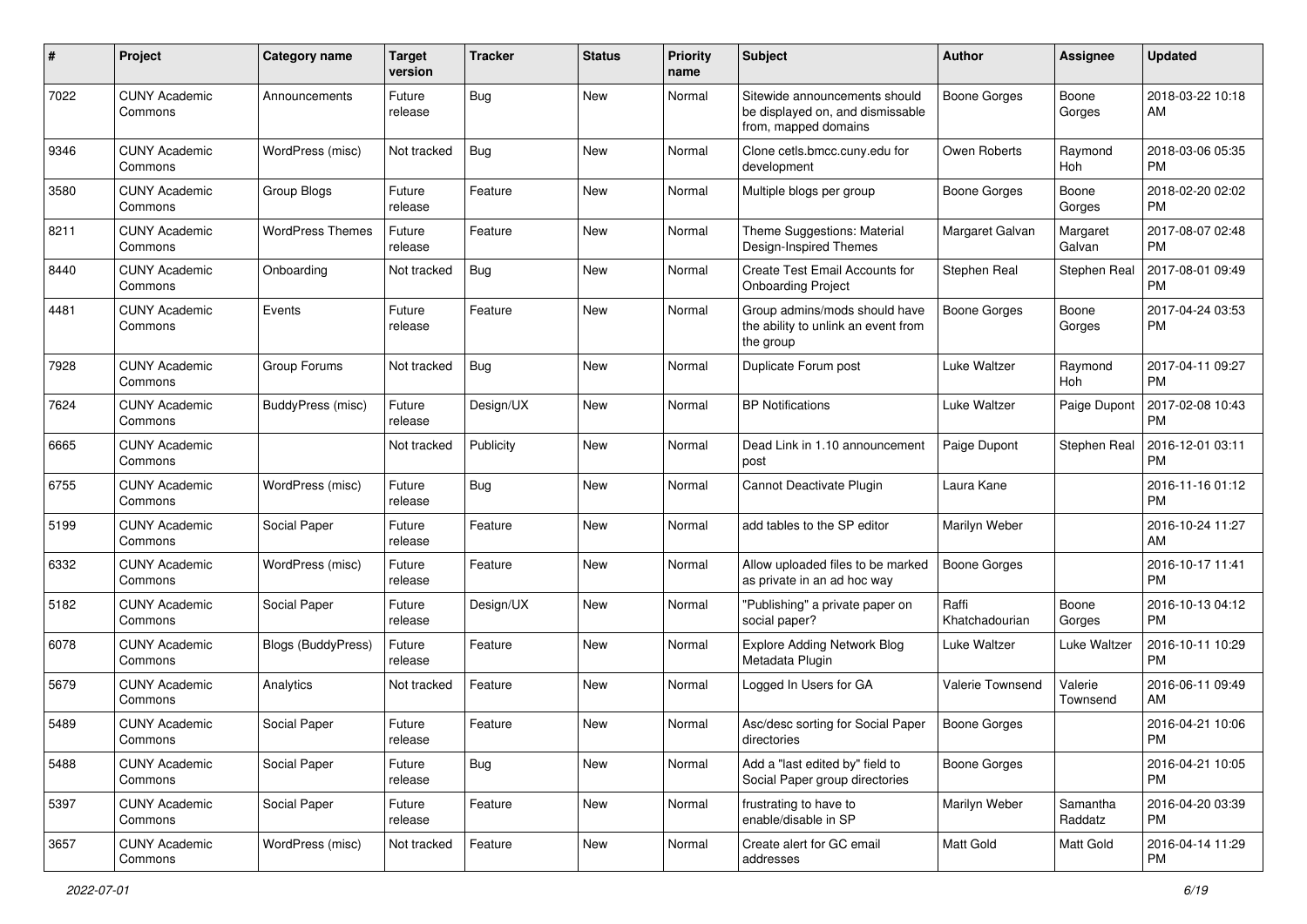| $\#$ | Project                         | <b>Category name</b>     | <b>Target</b><br>version | <b>Tracker</b> | <b>Status</b> | <b>Priority</b><br>name | <b>Subject</b>                                                                 | <b>Author</b>           | Assignee            | <b>Updated</b>                |
|------|---------------------------------|--------------------------|--------------------------|----------------|---------------|-------------------------|--------------------------------------------------------------------------------|-------------------------|---------------------|-------------------------------|
| 5298 | <b>CUNY Academic</b><br>Commons |                          | Not tracked              | Publicity      | <b>New</b>    | Normal                  | Survey Pop-Up Text                                                             | Samantha Raddatz        | Samantha<br>Raddatz | 2016-03-22 12:27<br><b>PM</b> |
| 5282 | <b>CUNY Academic</b><br>Commons | Social Paper             | Future<br>release        | Bug            | <b>New</b>    | Normal                  | Replying via email directs to paper<br>but not individual comment.             | Marilyn Weber           | Raymond<br>Hoh      | 2016-03-02 01:48<br><b>PM</b> |
| 5205 | <b>CUNY Academic</b><br>Commons | Social Paper             | Future<br>release        | Feature        | New           | Normal                  | Social Paper folders                                                           | Marilyn Weber           |                     | 2016-02-11 10:24<br><b>PM</b> |
| 5183 | <b>CUNY Academic</b><br>Commons | Social Paper             | Future<br>release        | Design/UX      | <b>New</b>    | Normal                  | Creating a new paper when<br>viewing an existing paper                         | Raffi<br>Khatchadourian | Samantha<br>Raddatz | 2016-02-02 12:09<br><b>PM</b> |
| 4972 | <b>CUNY Academic</b><br>Commons | Analytics                | Not tracked              | <b>Bug</b>     | <b>New</b>    | Normal                  | <b>Newsletter Analytics</b>                                                    | Stephen Real            | Matt Gold           | 2015-12-09 12:54<br><b>PM</b> |
| 308  | <b>CUNY Academic</b><br>Commons | Registration             | Future<br>release        | Feature        | New           | Normal                  | Group recommendations for<br>signup process                                    | Boone Gorges            | Samantha<br>Raddatz | 2015-11-09 05:07<br><b>PM</b> |
| 3565 | <b>CUNY Academic</b><br>Commons | My Commons               | Not tracked              | Documentation  | <b>New</b>    | Normal                  | Load Newest inconsistencies                                                    | Chris Stein             | scott voth          | 2015-11-09 01:16<br><b>PM</b> |
| 4622 | <b>CUNY Academic</b><br>Commons | <b>Public Portfolio</b>  | Future<br>release        | Design/UX      | <b>New</b>    | Normal                  | <b>Profile Visibility Settings</b>                                             | Samantha Raddatz        | Samantha<br>Raddatz | 2015-09-21 12:18<br><b>PM</b> |
| 4592 | <b>CUNY Academic</b><br>Commons | Events                   | Future<br>release        | Design/UX      | <b>New</b>    | Normal                  | Event Creation - Venue Dropdown<br>Slow                                        | Samantha Raddatz        | Boone<br>Gorges     | 2015-09-14 04:56<br><b>PM</b> |
| 4226 | <b>CUNY Academic</b><br>Commons | <b>BuddyPress Docs</b>   | Future<br>release        | Design/UX      | <b>New</b>    | Normal                  | Add option to connect a Doc with<br>a Group                                    | Samantha Raddatz        | Samantha<br>Raddatz | 2015-09-09 04:08<br><b>PM</b> |
| 4253 | <b>CUNY Academic</b><br>Commons | <b>Public Portfolio</b>  | Future<br>release        | Design/UX      | <b>New</b>    | Normal                  | Encourage users to add portfolio<br>content                                    | Samantha Raddatz        | Samantha<br>Raddatz | 2015-07-07 11:32<br>AM        |
| 4225 | <b>CUNY Academic</b><br>Commons | DiRT Integration         | Future<br>release        | Design/UX      | <b>New</b>    | Normal                  | Add information to DIRT page (in<br>Create a Group)                            | Samantha Raddatz        | Matt Gold           | 2015-06-26 03:14<br><b>PM</b> |
| 4222 | <b>CUNY Academic</b><br>Commons | <b>User Experience</b>   | Future<br>release        | Design/UX      | New           | Normal                  | Add information to 'Delete<br>Account' page                                    | Samantha Raddatz        | scott voth          | 2015-06-26 11:35<br>AM        |
| 3059 | <b>CUNY Academic</b><br>Commons | Group Forums             | Future<br>release        | Design/UX      | <b>New</b>    | Normal                  | Forum Post Permissable Content<br><b>Explanatory Text</b>                      | Chris Stein             | Chris Stein         | 2015-04-02 11:27<br>AM        |
| 2753 | <b>CUNY Academic</b><br>Commons | <b>Public Portfolio</b>  | Future<br>release        | Feature        | <b>New</b>    | Normal                  | Create actual actual tagification in<br>academic interests and other<br>fields | Micki Kaufman           | Boone<br>Gorges     | 2015-01-05 08:52<br><b>PM</b> |
| 364  | <b>CUNY Academic</b><br>Commons | <b>WordPress Plugins</b> | Future<br>release        | Feature        | <b>New</b>    | Normal                  | <b>Bulletin Board</b>                                                          | Matt Gold               |                     | 2015-01-05 08:50<br><b>PM</b> |
| 3691 | <b>CUNY Academic</b><br>Commons | <b>WordPress Plugins</b> | Future<br>release        | Bug            | <b>New</b>    | Normal                  | <b>WPMU Domain Mapping</b><br>Debugging on cdev                                | Raymond Hoh             | Matt Gold           | 2014-12-12 09:04<br>AM        |
| 3509 | <b>CUNY Academic</b><br>Commons | Publicity                | 1.7                      | Publicity      | New           | Normal                  | Create 1.7 digital signage imagery                                             | Micki Kaufman           | Marilyn<br>Weber    | 2014-10-01 12:40<br><b>PM</b> |
| 3506 | <b>CUNY Academic</b><br>Commons | Publicity                | 1.7                      | Publicity      | <b>New</b>    | Normal                  | Prepare 1.7 email messaging                                                    | Micki Kaufman           | Micki<br>Kaufman    | 2014-10-01 12:36<br><b>PM</b> |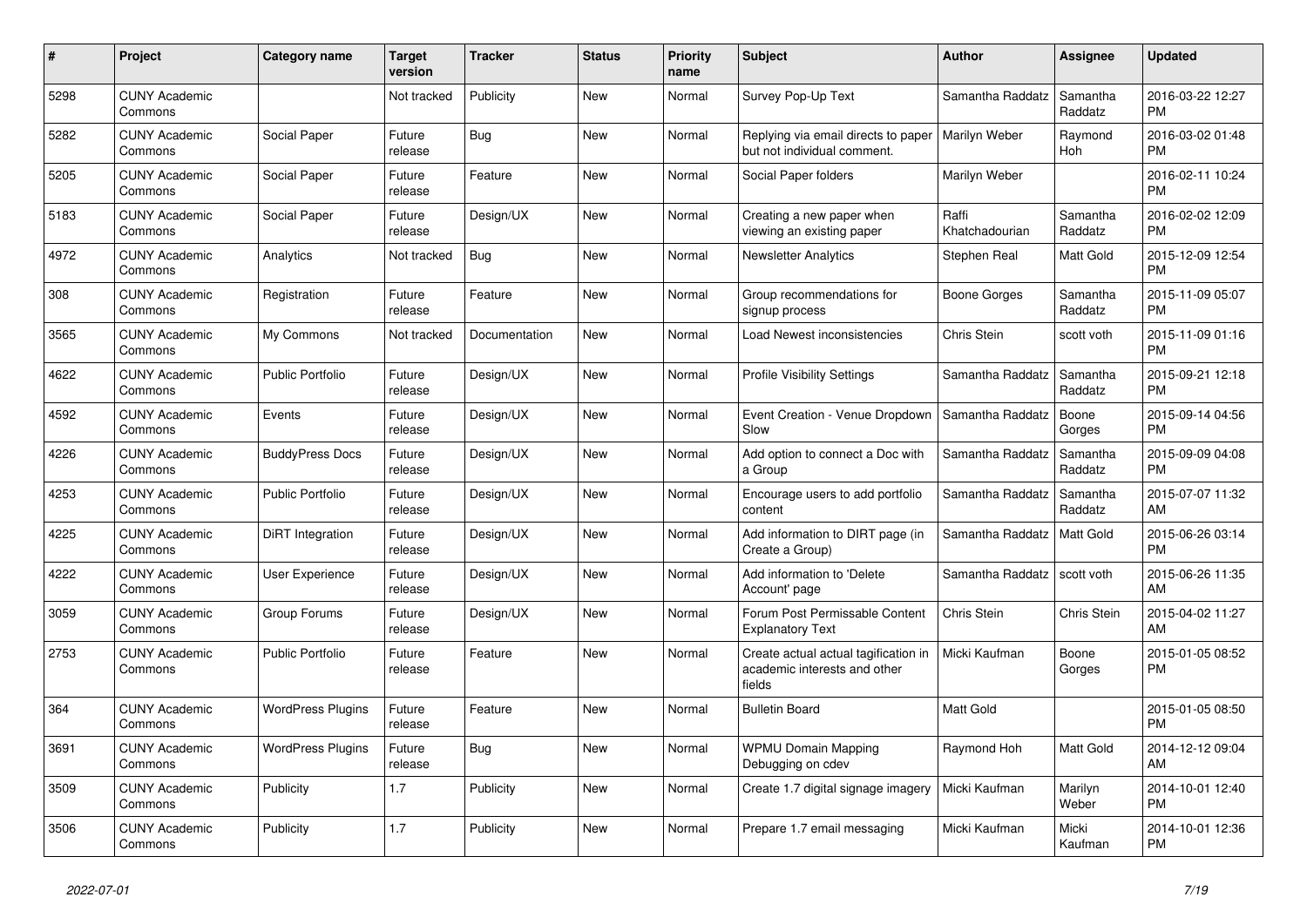| #     | <b>Project</b>                  | Category name              | <b>Target</b><br>version | <b>Tracker</b> | <b>Status</b> | Priority<br>name | <b>Subject</b>                                                                             | <b>Author</b>     | Assignee            | <b>Updated</b>                |
|-------|---------------------------------|----------------------------|--------------------------|----------------|---------------|------------------|--------------------------------------------------------------------------------------------|-------------------|---------------------|-------------------------------|
| 13946 | <b>CUNY Academic</b><br>Commons | <b>WordPress Plugins</b>   | 2.1.0                    | Support        | Assigned      | Normal           | Custom Embed handler For<br>OneDrive files                                                 | scott voth        | Raymond<br>Hoh      | 2022-05-26 10:46<br>AM        |
| 15604 | <b>CUNY Academic</b><br>Commons | <b>Email Notifications</b> | Future<br>release        | Feature        | Assigned      | Normal           | <b>Restructure Commons Group</b><br>Digest Email Messages                                  | <b>Matt Gold</b>  | Boone<br>Gorges     | 2022-05-26 10:45<br>AM        |
| 8900  | <b>CUNY Academic</b><br>Commons | Accessibility              | Future<br>release        | Feature        | Assigned      | Normal           | Look into tools to enforce<br>accessibility in WP environment                              | Matt Gold         | Boone<br>Gorges     | 2022-04-26 11:59<br>AM        |
| 8901  | <b>CUNY Academic</b><br>Commons | Accessibility              | Future<br>release        | Feature        | Assigned      | Normal           | Theme analysis for accessibility                                                           | <b>Matt Gold</b>  | Boone<br>Gorges     | 2022-04-26 11:59<br>AM        |
| 12436 | <b>CUNY Academic</b><br>Commons |                            | Not tracked              | <b>Bug</b>     | Assigned      | Normal           | Nightly system downtime                                                                    | Boone Gorges      |                     | 2020-08-01 09:30<br>AM        |
| 3002  | <b>CUNY Academic</b><br>Commons | Search                     | Future<br>release        | Feature        | Assigned      | Normal           | Overhaul CAC search by using<br>external search appliance                                  | Boone Gorges      | Boone<br>Gorges     | 2020-07-15 03:05<br><b>PM</b> |
| 5581  | <b>CUNY Academic</b><br>Commons | Analytics                  | Future<br>release        | Feature        | Assigned      | Normal           | <b>Explore alternatives to Google</b><br>Analytics                                         | <b>Matt Gold</b>  | Valerie<br>Townsend | 2020-04-17 03:12<br><b>PM</b> |
| 8836  | <b>CUNY Academic</b><br>Commons | <b>Blogs (BuddyPress)</b>  | Future<br>release        | Feature        | Assigned      | Normal           | Redesign site launch process                                                               | Matt Gold         | Boone<br>Gorges     | 2019-10-03 02:49<br><b>PM</b> |
| 11519 | <b>CUNY Academic</b><br>Commons |                            | Not tracked              | Support        | Assigned      | Normal           | comment option not appearing                                                               | Marilyn Weber     |                     | 2019-09-24 10:28<br>AM        |
| 11517 | <b>CUNY Academic</b><br>Commons |                            | Not tracked              | Feature        | Assigned      | Normal           | wp-accessibility plugin should not<br>strip 'target=" blank" by default                    | Boone Gorges      | Laurie Hurson       | 2019-09-24 09:57<br>AM        |
| 8666  | <b>CUNY Academic</b><br>Commons | Teaching                   | Not tracked              | Documentation  | Assigned      | Normal           | Create Teaching on the Commons<br>Resource Page                                            | <b>Matt Gold</b>  | Laurie Hurson       | 2019-09-23 03:16<br><b>PM</b> |
| 10659 | <b>CUNY Academic</b><br>Commons | Group Forums               | Future<br>release        | Feature        | Assigned      | Normal           | Post to multiple groups via email                                                          | <b>Matt Gold</b>  | Raymond<br>Hoh      | 2018-11-15 12:54<br>AM        |
| 9028  | <b>CUNY Academic</b><br>Commons | Onboarding                 | Future<br>release        | Feature        | Assigned      | Normal           | suggest groups to new members<br>during the registration process                           | <b>Matt Gold</b>  | Chris Stein         | 2018-10-24 12:34<br><b>PM</b> |
| 10368 | <b>CUNY Academic</b><br>Commons |                            | Future<br>release        | Feature        | Assigned      | Normal           | Use ORCID data to populate<br>academic profile page                                        | Stephen Francoeur | Boone<br>Gorges     | 2018-09-25 01:53<br><b>PM</b> |
| 9941  | <b>CUNY Academic</b><br>Commons | Wiki                       | Not tracked              | Support        | Assigned      | Normal           | Wiki functionality                                                                         | <b>Matt Gold</b>  | Boone<br>Gorges     | 2018-06-26 10:57<br>AM        |
| 9895  | <b>CUNY Academic</b><br>Commons | Onboarding                 | Future<br>release        | Feature        | Assigned      | Normal           | Add "Accept Invitation"<br>link/button/function to Group<br>and/or Site invitation emails? | Luke Waltzer      | Boone<br>Gorges     | 2018-06-07 12:42<br><b>PM</b> |
| 9835  | <b>CUNY Academic</b><br>Commons | Group Forums               | Future<br>release        | Bug            | Assigned      | Normal           | add a "like" function?                                                                     | Marilyn Weber     | Erik Trainer        | 2018-06-05 01:49<br><b>PM</b> |
| 3768  | <b>CUNY Academic</b><br>Commons | <b>Public Portfolio</b>    | Future<br>release        | Feature        | Assigned      | Normal           | Institutions/Past positions on<br>public portfolios                                        | Matt Gold         | Boone<br>Gorges     | 2018-04-23 10:44<br>AM        |
| 9015  | <b>CUNY Academic</b><br>Commons | Groups (misc)              | Not tracked              | Outreach       | Assigned      | Normal           | Email group admins the email<br>addresses of their groups                                  | <b>Matt Gold</b>  | Matt Gold           | 2018-01-02 09:54<br>AM        |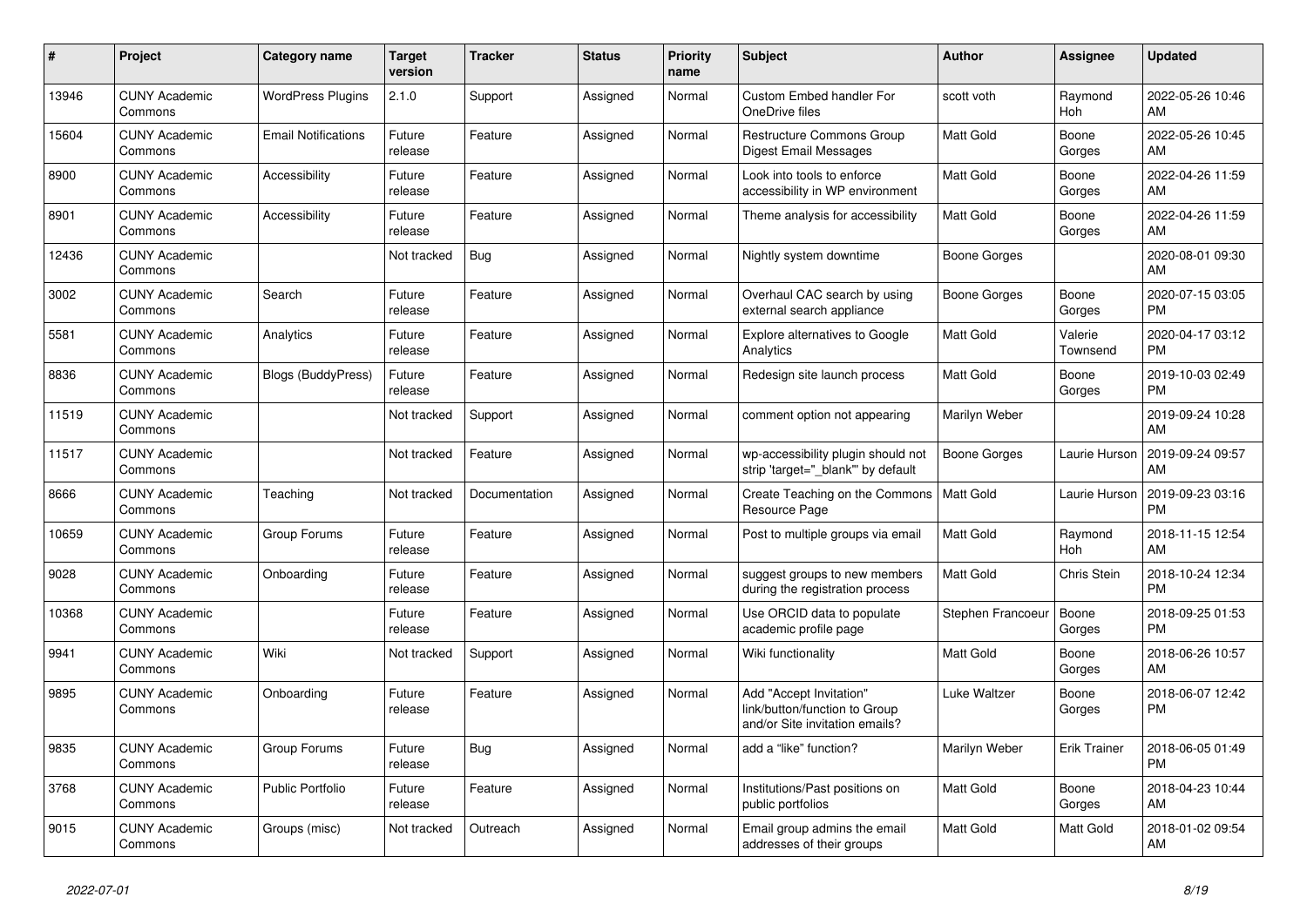| #    | Project                         | <b>Category name</b>     | <b>Target</b><br>version | <b>Tracker</b> | <b>Status</b> | <b>Priority</b><br>name | <b>Subject</b>                                                                        | <b>Author</b>      | Assignee              | <b>Updated</b>                |
|------|---------------------------------|--------------------------|--------------------------|----------------|---------------|-------------------------|---------------------------------------------------------------------------------------|--------------------|-----------------------|-------------------------------|
| 8992 | <b>NYCDH Community</b><br>Site  |                          |                          | Bug            | Assigned      | Normal                  | Multiple RBE error reports                                                            | <b>Matt Gold</b>   | Raymond<br><b>Hoh</b> | 2017-12-11 05:43<br><b>PM</b> |
| 8976 | <b>CUNY Academic</b><br>Commons | Reply By Email           | Not tracked              | Feature        | Assigned      | Normal                  | Package RBE new topics posting?                                                       | <b>Matt Gold</b>   | Raymond<br>Hoh        | 2017-12-04 02:34<br><b>PM</b> |
| 8898 | <b>CUNY Academic</b><br>Commons | Social Paper             | Not tracked              | Feature        | Assigned      | Normal                  | Usage data on docs and social<br>paper                                                | Matt Gold          | Matt Gold             | 2017-11-16 11:32<br>AM        |
| 8837 | <b>CUNY Academic</b><br>Commons |                          | Not tracked              | Feature        | Assigned      | Normal                  | Create a form to request info from<br>people requesting premium<br>themes and plugins | <b>Matt Gold</b>   | Marilyn<br>Weber      | 2017-11-14 03:35<br><b>PM</b> |
| 8902 | <b>CUNY Academic</b><br>Commons | Design                   | Not tracked              | Feature        | Assigned      | Normal                  | Report back on research on<br><b>BuddvPress themes</b>                                | Matt Gold          | Michael Smith         | 2017-11-10 12:31<br><b>PM</b> |
| 8078 | <b>CUNY Academic</b><br>Commons | <b>WordPress Plugins</b> | Future<br>release        | System Upgrade | Assigned      | Normal                  | <b>CommentPress Updates</b>                                                           | Margaret Galvan    | Christian<br>Wach     | 2017-05-08 03:49<br><b>PM</b> |
| 7828 | <b>CUNY Academic</b><br>Commons |                          | Not tracked              | Feature        | Assigned      | Normal                  | Theme Assessment 2017                                                                 | Margaret Galvan    | Margaret<br>Galvan    | 2017-05-02 10:41<br><b>PM</b> |
| 5316 | <b>CUNY Academic</b><br>Commons | User Experience          | Future<br>release        | Feature        | Assigned      | Normal                  | Prompt user email address<br>updates                                                  | Matt Gold          | Stephen Real          | 2016-12-21 03:30<br><b>PM</b> |
| 4980 | <b>CUNY Academic</b><br>Commons | Home Page                | Future<br>release        | Feature        | Assigned      | Normal                  | CAC Featured Content -- Adding<br>Randomization                                       | <b>Matt Gold</b>   | Boone<br>Gorges       | 2016-12-12 03:01<br>PM        |
| 6995 | <b>CUNY Academic</b><br>Commons | Home Page                | Not tracked              | <b>Bug</b>     | Assigned      | Normal                  | member filter on homepage not<br>working                                              | Matt Gold          | Raymond<br><b>Hoh</b> | 2016-12-11 09:46<br>PM        |
| 6671 | <b>CUNY Academic</b><br>Commons | Reply By Email           | Not tracked              | Bug            | Assigned      | Normal                  | "Post too often" RBE error<br>message                                                 | Matt Gold          | Raymond<br><b>Hoh</b> | 2016-11-11 09:55<br>AM        |
| 6426 | <b>CUNY Academic</b><br>Commons | Spam/Spam<br>Prevention  | Future<br>release        | Feature        | Assigned      | Normal                  | Force captcha on all comments?                                                        | <b>Matt Gold</b>   | <b>Tahir Butt</b>     | 2016-10-24 02:06<br><b>PM</b> |
| 3090 | <b>CUNY Academic</b><br>Commons | Twitter page             | Future<br>release        | Feature        | Assigned      | Normal                  | Prevent Retweets from showing<br>up on Commons twitter page                           | Matt Gold          | <b>Tahir Butt</b>     | 2016-10-24 11:31<br>AM        |
| 5234 | <b>CUNY Academic</b><br>Commons | Membership               | Future<br>release        | Feature        | Assigned      | Normal                  | Write Unconfirmed patch for WP                                                        | Boone Gorges       | Boone<br>Gorges       | 2016-10-24 11:18<br>AM        |
| 6298 | <b>CUNY Academic</b><br>Commons | User Experience          | Not tracked              | Design/UX      | Assigned      | Normal                  | Examine data from survey                                                              | Matt Gold          | Margaret<br>Galvan    | 2016-10-14 12:16<br>PM        |
| 2881 | <b>CUNY Academic</b><br>Commons | <b>Public Portfolio</b>  | Future<br>release        | Feature        | Assigned      | Normal                  | Redesign the UX for Profiles                                                          | <b>Chris Stein</b> | Chris Stein           | 2016-10-13 12:45<br>PM        |
| 4903 | <b>CUNY Academic</b><br>Commons | Events                   | Future<br>release        | Design/UX      | Assigned      | Normal                  | Improving visual appearance of<br>event calendars                                     | Matt Gold          | Boone<br>Gorges       | 2016-10-13 11:51<br>AM        |
| 5696 | <b>CUNY Academic</b><br>Commons | Events                   | Future<br>release        | Feature        | Assigned      | Normal                  | Events Calendar - display options<br>calendar aggregation                             | Matt Gold          | Boone<br>Gorges       | 2016-10-13 11:44<br>AM        |
| 6115 | <b>CUNY Academic</b><br>Commons | Publicity                | Not tracked              | Feature        | Assigned      | Normal                  | create digital signage for GC                                                         | Matt Gold          | scott voth            | 2016-10-11 10:09<br><b>PM</b> |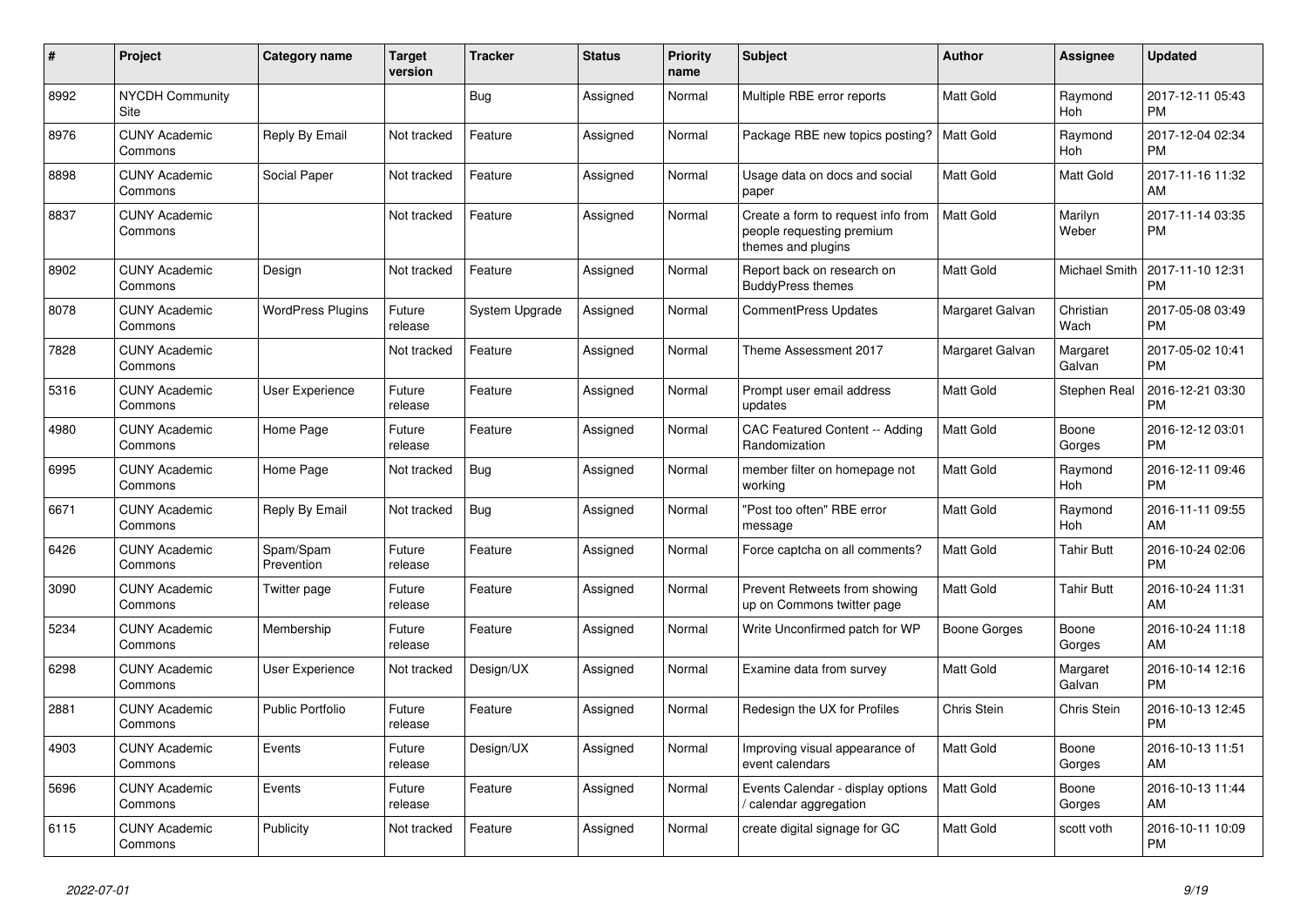| #    | <b>Project</b>                  | Category name            | Target<br>version | <b>Tracker</b> | <b>Status</b> | Priority<br>name | <b>Subject</b>                                                                            | <b>Author</b>      | Assignee            | <b>Updated</b>                |
|------|---------------------------------|--------------------------|-------------------|----------------|---------------|------------------|-------------------------------------------------------------------------------------------|--------------------|---------------------|-------------------------------|
| 5268 | <b>CUNY Academic</b><br>Commons | Group Forums             | Future<br>release | Bug            | Assigned      | Normal           | Long-time to post to multiple<br>groups                                                   | Luke Waltzer       | Daniel Jones        | 2016-09-07 06:31<br><b>PM</b> |
| 5955 | <b>CUNY Academic</b><br>Commons | Outreach                 | Future<br>release | Feature        | Assigned      | Normal           | Create auto-newsletter for<br>commons members                                             | Matt Gold          | Luke Waltzer        | 2016-08-30 10:34<br>AM.       |
| 5827 | <b>CUNY Academic</b><br>Commons | <b>Public Portfolio</b>  | Future<br>release | <b>Bug</b>     | Assigned      | Normal           | Academic Interests square bracket<br>links not working                                    | scott voth         | Chris Stein         | 2016-08-11 11:59<br><b>PM</b> |
| 4438 | <b>CUNY Academic</b><br>Commons | Events                   | Future<br>release | Bug            | Assigned      | Normal           | Events Calendar - Export<br><b>Recurring Events</b>                                       | scott voth         | Daniel Jones        | 2016-05-23 04:25<br><b>PM</b> |
| 2612 | <b>CUNY Academic</b><br>Commons |                          | Not tracked       | Publicity      | Assigned      | Normal           | Pinterest site for the Commons                                                            | local admin        | Sarah<br>Morgano    | 2016-03-04 11:19<br>AM        |
| 2666 | <b>CUNY Academic</b><br>Commons | About page               | Not tracked       | Documentation  | Assigned      | Normal           | <b>Update About Text</b>                                                                  | Chris Stein        | Luke Waltzer        | 2016-03-04 11:19<br><b>AM</b> |
| 4986 | <b>CUNY Academic</b><br>Commons | ZenDesk                  | Not tracked       | Support        | Assigned      | Normal           | Prepare documentation for<br>Zendesk re web widget                                        | <b>Matt Gold</b>   | Samantha<br>Raddatz | 2016-02-25 03:09<br><b>PM</b> |
| 636  | <b>CUNY Academic</b><br>Commons | WordPress (misc)         | Not tracked       | Support        | Assigned      | Normal           | Create Lynda.com-like Table of<br><b>Contents for Prospective Tutorial</b><br>Screencasts | <b>Matt Gold</b>   | scott voth          | 2016-02-23 03:12<br>PM        |
| 4070 | <b>CUNY Academic</b><br>Commons | Analytics                | Not tracked       | Support        | Assigned      | Normal           | Request for JITP site analytics                                                           | Matt Gold          | Seth Persons        | 2016-02-23 03:09<br><b>PM</b> |
| 5225 | <b>CUNY Academic</b><br>Commons | Registration             | Future<br>release | Feature        | Assigned      | Normal           | On-boarding Issues                                                                        | Luke Waltzer       | Samantha<br>Raddatz | 2016-02-12 02:58<br><b>PM</b> |
| 2175 | <b>CUNY Academic</b><br>Commons | WordPress (misc)         | Not tracked       | Support        | Assigned      | Normal           | Subscibe 2 vs. Jetpack<br>subscription options                                            | local admin        | Matt Gold           | 2016-01-26 04:58<br><b>PM</b> |
| 1105 | <b>CUNY Academic</b><br>Commons | WordPress (misc)         | Future<br>release | Feature        | Assigned      | Normal           | Rephrase Blog Privacy Options                                                             | Matt Gold          | Samantha<br>Raddatz | 2015-11-09 06:19<br><b>PM</b> |
| 554  | <b>CUNY Academic</b><br>Commons | BuddyPress (misc)        | Future<br>release | Feature        | Assigned      | Normal           | Add Trackback notifications to<br>site-wide activity feed                                 | <b>Matt Gold</b>   | Boone<br>Gorges     | 2015-11-09 06:19<br><b>PM</b> |
| 365  | <b>CUNY Academic</b><br>Commons | WordPress (misc)         | Future<br>release | Feature        | Assigned      | Normal           | <b>Create Mouseover Tooltips</b><br>throughout Site                                       | Matt Gold          | <b>Chris Stein</b>  | 2015-11-09 06:18<br><b>PM</b> |
| 497  | <b>CUNY Academic</b><br>Commons | <b>WordPress Plugins</b> | Future<br>release | Feature        | Assigned      | Normal           | Drag and Drop Ordering on<br>Gallery Post Plugin                                          | Matt Gold          | Ron Rennick         | 2015-11-09 06:18<br><b>PM</b> |
| 287  | <b>CUNY Academic</b><br>Commons | WordPress (misc)         | Future<br>release | Feature        | Assigned      | Normal           | Create troubleshooting tool for<br>account sign-up                                        | Matt Gold          | Boone<br>Gorges     | 2015-11-09 06:17<br><b>PM</b> |
| 2523 | <b>CUNY Academic</b><br>Commons | <b>BuddyPress Docs</b>   | Future<br>release | Feature        | Assigned      | Normal           | Allow Users to Upload Images to<br><b>BP</b> Docs                                         | <b>Matt Gold</b>   | Boone<br>Gorges     | 2015-11-09 06:14<br><b>PM</b> |
| 1744 | <b>CUNY Academic</b><br>Commons | <b>BuddyPress Docs</b>   | Future<br>release | Feature        | Assigned      | Normal           | Spreadsheet-style Docs                                                                    | Boone Gorges       | Boone<br>Gorges     | 2015-11-09 06:13<br><b>PM</b> |
| 1460 | <b>CUNY Academic</b><br>Commons | Analytics                | Future<br>release | Feature        | Assigned      | Normal           | <b>Update System Report</b>                                                               | <b>Brian Foote</b> | Boone<br>Gorges     | 2015-11-09 06:13<br><b>PM</b> |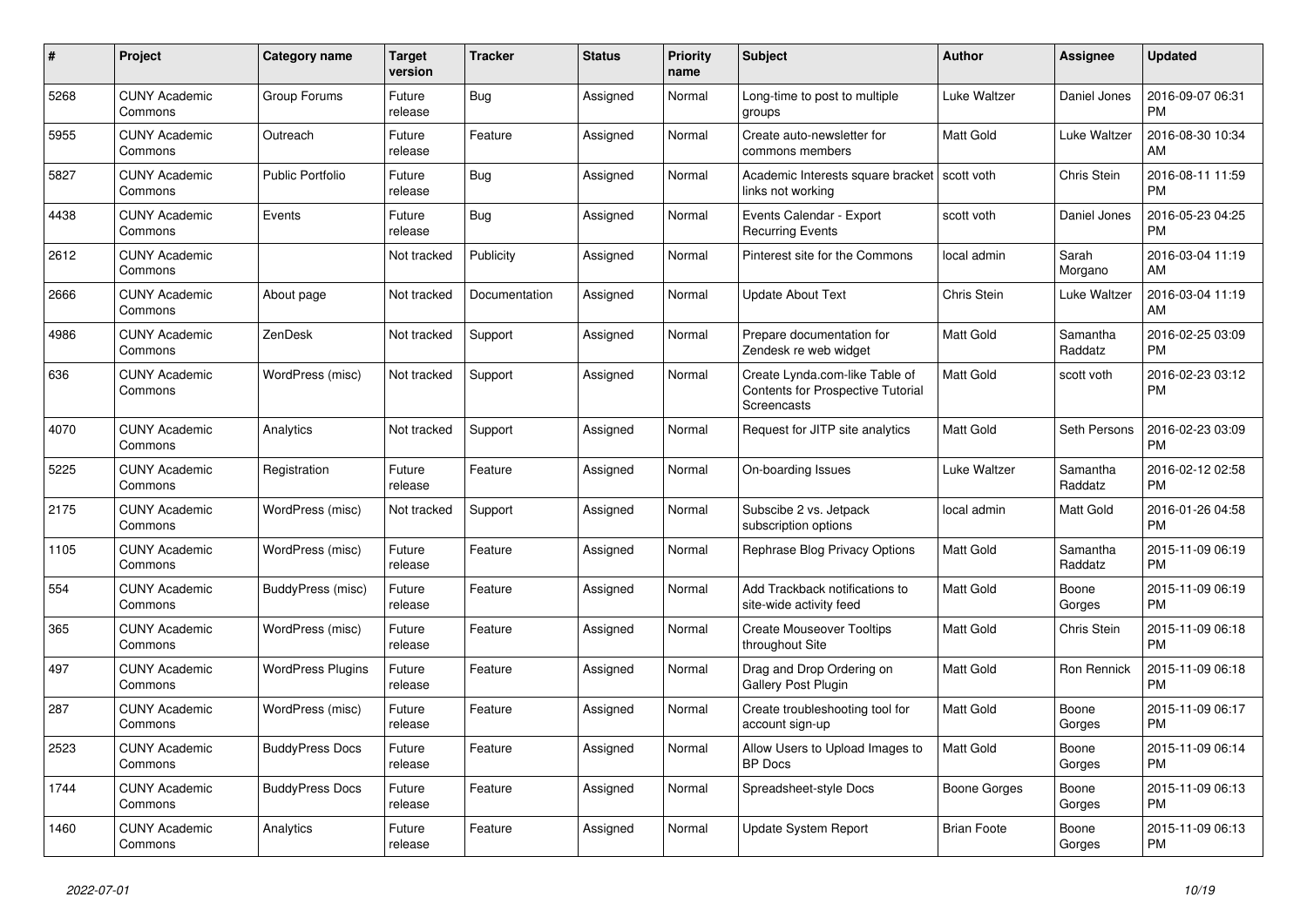| #    | Project                         | <b>Category name</b>    | Target<br>version | <b>Tracker</b> | <b>Status</b> | Priority<br>name | <b>Subject</b>                                                        | <b>Author</b>           | Assignee            | <b>Updated</b>                |
|------|---------------------------------|-------------------------|-------------------|----------------|---------------|------------------|-----------------------------------------------------------------------|-------------------------|---------------------|-------------------------------|
| 481  | <b>CUNY Academic</b><br>Commons | Groups (misc)           | Future<br>release | Feature        | Assigned      | Normal           | ability to archive inactive groups<br>and blogs                       | Michael Mandiberg       | Samantha<br>Raddatz | 2015-11-09 05:56<br><b>PM</b> |
| 1422 | <b>CUNY Academic</b><br>Commons | <b>BuddyPress Docs</b>  | Future<br>release | Feature        | Assigned      | Normal           | Make "created Doc" activity icons<br>non-mini                         | Boone Gorges            | Boone<br>Gorges     | 2015-11-09 05:48<br><b>PM</b> |
| 653  | <b>CUNY Academic</b><br>Commons | Group Blogs             | Future<br>release | Feature        | Assigned      | Normal           | Redesign Integration of Groups<br>and Blogs                           | Matt Gold               | Samantha<br>Raddatz | 2015-11-09 05:40<br><b>PM</b> |
| 618  | <b>CUNY Academic</b><br>Commons | <b>BuddyPress Docs</b>  | Future<br>release | Feature        | Assigned      | Normal           | BuddyPress Docs: export formats                                       | Boone Gorges            | Boone<br>Gorges     | 2015-11-09 05:38<br><b>PM</b> |
| 3473 | <b>CUNY Academic</b><br>Commons | User Experience         | Future<br>release | Feature        | Assigned      | Normal           | Commons profile: Add help info<br>about "Positions" replacing "title" | Keith Miyake            | Samantha<br>Raddatz | 2015-11-09 02:28<br><b>PM</b> |
| 3517 | <b>CUNY Academic</b><br>Commons | My Commons              | Future<br>release | Feature        | Assigned      | Normal           | Mute/Unmute My Commons<br>updates                                     | <b>Matt Gold</b>        | Raymond<br>Hoh      | 2015-11-09 01:19<br><b>PM</b> |
| 3192 | <b>CUNY Academic</b><br>Commons | Group Forums            | Future<br>release | Feature        | Assigned      | Normal           | Customizable forum views for<br>bbPress 2.x group forums              | Boone Gorges            | Raymond<br>Hoh      | 2015-11-09 12:47<br><b>PM</b> |
| 4661 | <b>CUNY Academic</b><br>Commons | <b>User Experience</b>  | Future<br>release | Bug            | Assigned      | Normal           | <b>Simplify Events text</b>                                           | Matt Gold               | Samantha<br>Raddatz | 2015-10-02 09:06<br><b>PM</b> |
| 4388 | <b>CUNY Academic</b><br>Commons | WordPress (misc)        | Future<br>release | Bug            | Assigned      | Normal           | Repeated request for<br>authentication.                               | Alice.Lynn<br>McMichael | Raymond<br>Hoh      | 2015-08-11 07:35<br><b>PM</b> |
| 4404 | <b>CUNY Academic</b><br>Commons | <b>Public Portfolio</b> | Future<br>release | Design/UX      | Assigned      | Normal           | Change color of permissions info<br>on portfolio editing interface    | <b>Matt Gold</b>        | Samantha<br>Raddatz | 2015-08-11 05:28<br>PM        |
| 4235 | <b>CUNY Academic</b><br>Commons |                         | Not tracked       | Design/UX      | Assigned      | Normal           | Explore user experience around<br>comments on forum topics vs docs    | Matt Gold               | Samantha<br>Raddatz | 2015-07-21 10:23<br>AM        |
| 4238 | <b>CUNY Academic</b><br>Commons | Events                  | Future<br>release | Feature        | Assigned      | Normal           | Copy Events to Other Groups?                                          | Matt Gold               | Boone<br>Gorges     | 2015-07-02 10:08<br>AM        |
| 4221 | <b>CUNY Academic</b><br>Commons | Group Forums            | Future<br>release | Design/UX      | Assigned      | Normal           | Add 'Number of Posts' display<br>option to Forum page                 | Samantha Raddatz        | Samantha<br>Raddatz | 2015-06-26 02:21<br>PM.       |
| 4053 | <b>CUNY Academic</b><br>Commons | Events                  | Future<br>release | Feature        | Assigned      | Normal           | Create new tab for past events                                        | Matt Gold               | Boone<br>Gorges     | 2015-05-12 02:10<br>PM.       |
| 4027 | <b>CUNY Academic</b><br>Commons | Commons In A Box        | Not tracked       | Design/UX      | Assigned      | Normal           | Usability review of CBOX update<br>procedures                         | Matt Gold               | Samantha<br>Raddatz | 2015-05-11 06:36<br><b>PM</b> |
| 3536 | <b>CUNY Academic</b><br>Commons | My Commons              | Future<br>release | Feature        | Assigned      | Normal           | Infinite Scroll on My Commons<br>page                                 | Matt Gold               | Raymond<br>Hoh      | 2015-04-13 04:42<br><b>PM</b> |
| 3662 | <b>CUNY Academic</b><br>Commons | <b>SEO</b>              | Future<br>release | Feature        | Assigned      | Normal           | Duplicate Content/SEO/Google<br>issues                                | Matt Gold               | Raymond<br>Hoh      | 2015-04-13 04:37<br><b>PM</b> |
| 3577 | <b>CUNY Academic</b><br>Commons | My Commons              | Future<br>release | Design/UX      | Assigned      | Normal           | Replies to items in My Commons                                        | Matt Gold               | Raymond<br>Hoh      | 2015-04-09 05:19<br><b>PM</b> |
| 3770 | <b>CUNY Academic</b><br>Commons | <b>Public Portfolio</b> | Future<br>release | Feature        | Assigned      | Normal           | Improve Layout/Formatting of<br>Positions Area on Public Portfolios   | Matt Gold               | <b>Chris Stein</b>  | 2015-04-01 09:17<br>PM        |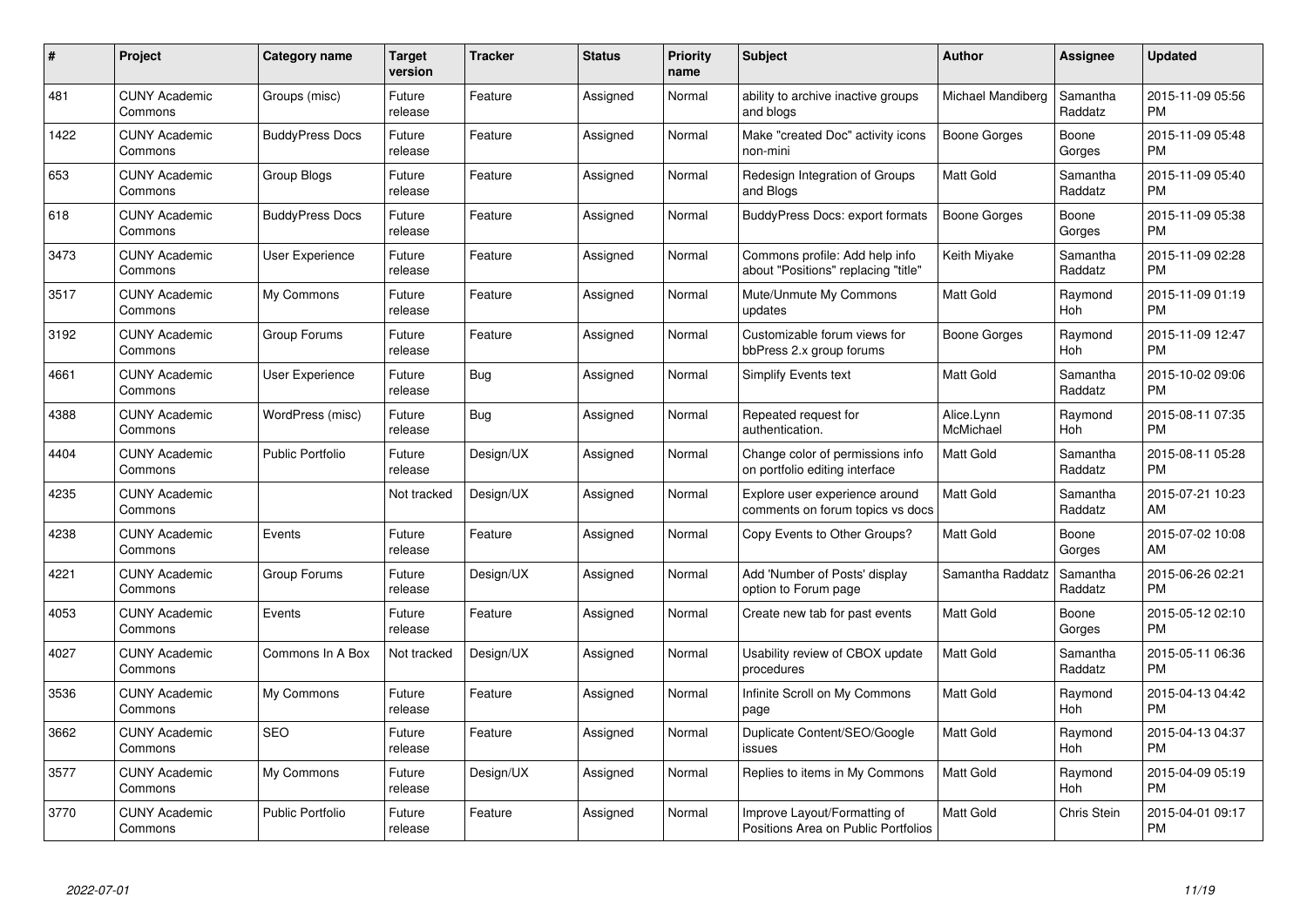| #    | Project                         | <b>Category name</b>     | <b>Target</b><br>version | <b>Tracker</b> | <b>Status</b> | Priority<br>name | <b>Subject</b>                                                             | Author              | <b>Assignee</b>     | <b>Updated</b>                |
|------|---------------------------------|--------------------------|--------------------------|----------------|---------------|------------------|----------------------------------------------------------------------------|---------------------|---------------------|-------------------------------|
| 3308 | <b>CUNY Academic</b><br>Commons | Group Invitations        | Future<br>release        | Feature        | Assigned      | Normal           | Allow members to rescind group<br>invitations                              | <b>Matt Gold</b>    | Boone<br>Gorges     | 2015-04-01 08:53<br><b>PM</b> |
| 3759 | <b>CUNY Academic</b><br>Commons | WordPress (misc)         | Future<br>release        | Feature        | Assigned      | Normal           | Review Interface for Adding Users<br>to Blogs                              | <b>Matt Gold</b>    | Boone<br>Gorges     | 2015-03-24 05:52<br><b>PM</b> |
| 3042 | <b>CUNY Academic</b><br>Commons | <b>Public Portfolio</b>  | Future<br>release        | Feature        | Assigned      | Normal           | Browsing member interests                                                  | Matt Gold           | Boone<br>Gorges     | 2015-03-21 09:04<br><b>PM</b> |
| 2754 | <b>CUNY Academic</b><br>Commons | Design                   | Future<br>release        | Feature        | Assigned      | Normal           | Determine strategy for CAC logo<br>handling in top header                  | Micki Kaufman       | Chris Stein         | 2015-01-05 08:53<br><b>PM</b> |
| 2832 | <b>CUNY Academic</b><br>Commons | <b>Public Portfolio</b>  | Future<br>release        | Feature        | Assigned      | Normal           | Improve interface for (not)<br>auto-linking profile fields                 | <b>Boone Gorges</b> | Chris Stein         | 2015-01-05 08:52<br><b>PM</b> |
| 658  | <b>CUNY Academic</b><br>Commons | <b>WordPress Plugins</b> | Future<br>release        | Feature        | Assigned      | Normal           | Rebulid Sitewide Tag Suggestion                                            | <b>Matt Gold</b>    | Boone<br>Gorges     | 2015-01-05 08:47<br><b>PM</b> |
| 412  | <b>CUNY Academic</b><br>Commons | <b>WordPress Themes</b>  | Future<br>release        | Feature        | Assigned      | Normal           | Featured Themes                                                            | Matt Gold           | Dominic<br>Giglio   | 2015-01-05 08:44<br><b>PM</b> |
| 2167 | <b>CUNY Academic</b><br>Commons | WordPress (misc)         | Future<br>release        | Bug            | Assigned      | Normal           | CAC-Livestream Plugin Issues                                               | Michael Smith       | Dominic<br>Giglio   | 2015-01-02 03:06<br><b>PM</b> |
| 3475 | <b>CUNY Academic</b><br>Commons | Events                   | Future<br>release        | Feature        | Assigned      | Normal           | Request to add plugin to<br>streamline room<br>booking/appointment booking | Naomi Barrettara    | Boone<br>Gorges     | 2014-12-01 05:14<br><b>PM</b> |
| 3510 | <b>CUNY Academic</b><br>Commons | Publicity                | 1.7                      | Publicity      | Assigned      | Normal           | Post on the News Blog re: 'My<br>Commons'                                  | Micki Kaufman       | Sarah<br>Morgano    | 2014-10-15 11:18<br>AM        |
| 3511 | <b>CUNY Academic</b><br>Commons | Publicity                | 1.7                      | Publicity      | Assigned      | Normal           | Social media for 1.7                                                       | Micki Kaufman       | Sarah<br>Morgano    | 2014-10-14 03:32<br><b>PM</b> |
| 3492 | <b>CUNY Academic</b><br>Commons | <b>WordPress Themes</b>  | Future<br>release        | Support        | Assigned      | Normal           | Add CBOX theme to the<br>Commons                                           | scott voth          | Raymond<br>Hoh      | 2014-10-08 05:55<br><b>PM</b> |
| 3524 | <b>CUNY Academic</b><br>Commons | Documentation            | Not tracked              | Documentation  | Assigned      | Normal           | Post describing all you can do<br>when starting up a new blog/group        | <b>Matt Gold</b>    | scott voth          | 2014-10-04 12:56<br><b>PM</b> |
| 3193 | <b>CUNY Academic</b><br>Commons | Group Forums             | Future<br>release        | Feature        | Assigned      | Normal           | bbPress 2.x dynamic roles and<br><b>RBE</b>                                | <b>Boone Gorges</b> | Boone<br>Gorges     | 2014-09-30 01:30<br><b>PM</b> |
| 3458 | <b>CUNY Academic</b><br>Commons | Groups (misc)            | Future<br>release        | Feature        | Assigned      | Normal           | Filter Members of Group by<br>Campus                                       | Michael Smith       | Samantha<br>Raddatz | 2014-09-26 08:32<br><b>PM</b> |
| 3330 | <b>CUNY Academic</b><br>Commons | My Commons               | Future<br>release        | Feature        | Assigned      | Normal           | "Commons Information" tool                                                 | <b>Boone Gorges</b> | Chris Stein         | 2014-09-22 08:46<br><b>PM</b> |
| 3220 | <b>CUNY Academic</b><br>Commons | <b>Public Portfolio</b>  | Future<br>release        | Feature        | Assigned      | Normal           | Add indent/outdent option to<br>Formatting Buttons on Profile<br>Page      | <b>Matt Gold</b>    | Boone<br>Gorges     | 2014-05-21 10:39<br><b>PM</b> |
| 1888 | <b>CUNY Academic</b><br>Commons | Home Page                | Future<br>release        | Feature        | Assigned      | Normal           | Refactor BP MPO Activity Filter to<br>support proper pagination            | Sarah Morgano       | Boone<br>Gorges     | 2014-05-01 07:11<br><b>PM</b> |
| 860  | <b>CUNY Academic</b><br>Commons | Design                   | Future<br>release        | Design/UX      | Assigned      | Normal           | <b>Standardize Button Treatment</b><br>Across the Commons                  | Chris Stein         | Chris Stein         | 2014-05-01 09:45<br>AM        |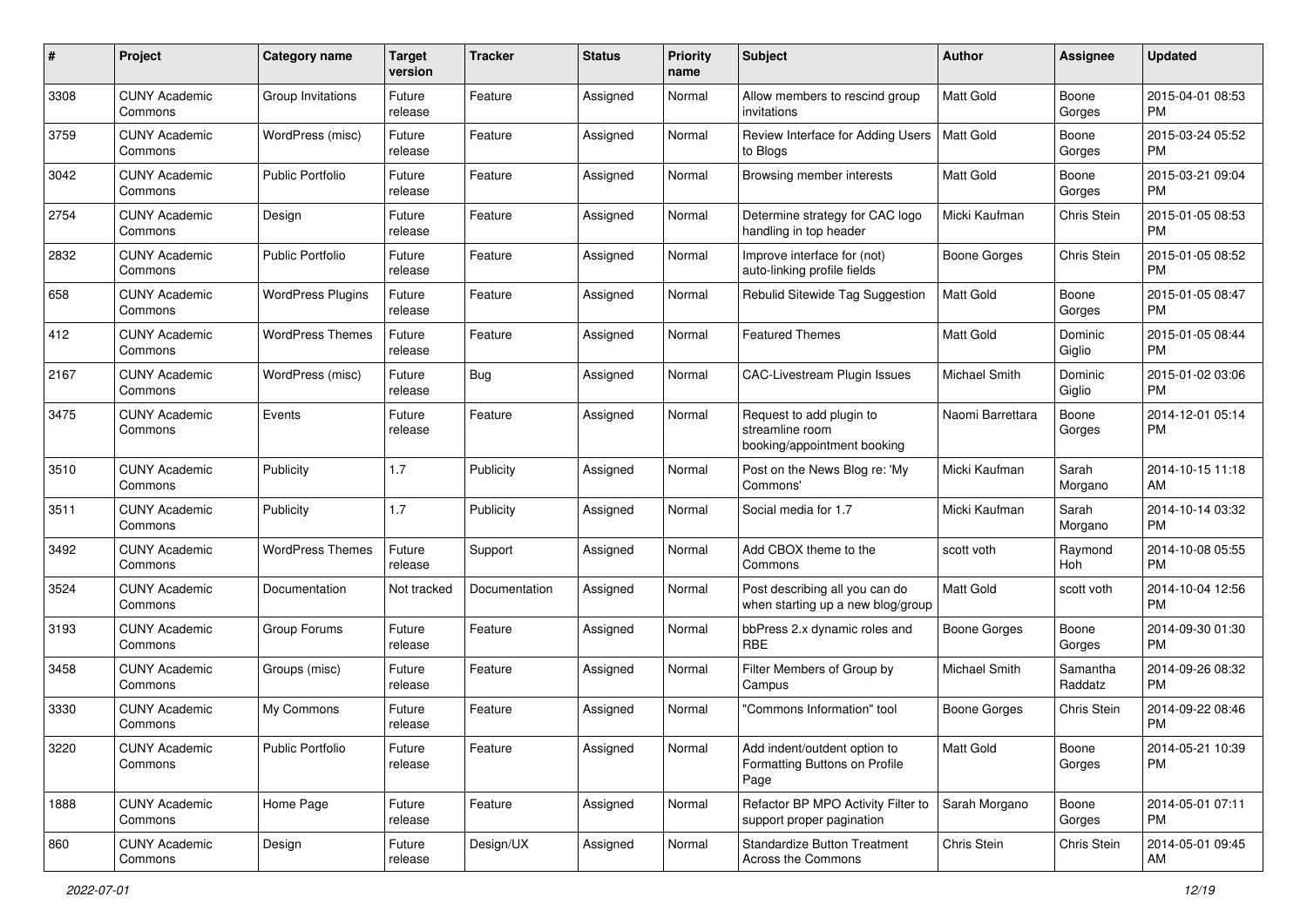| #     | Project                         | <b>Category name</b>     | <b>Target</b><br>version | <b>Tracker</b> | <b>Status</b>        | <b>Priority</b><br>name | <b>Subject</b>                                                    | <b>Author</b>      | <b>Assignee</b> | <b>Updated</b>                |
|-------|---------------------------------|--------------------------|--------------------------|----------------|----------------------|-------------------------|-------------------------------------------------------------------|--------------------|-----------------|-------------------------------|
| 2571  | <b>NYCDH Community</b><br>Site  |                          |                          | Feature        | Assigned             | Normal                  | Add Google custom search box to<br>homepage                       | <b>Mark Newton</b> | Raymond<br>Hoh  | 2013-05-18 07:49<br><b>PM</b> |
| 2574  | <b>NYCDH Community</b><br>Site  |                          |                          | Feature        | Assigned             | Normal                  | Add Way to Upload Files to<br>Groups                              | <b>Mark Newton</b> | Raymond<br>Hoh  | 2013-05-18 07:46<br><b>PM</b> |
| 1508  | <b>CUNY Academic</b><br>Commons | WordPress (misc)         | Future<br>release        | Feature        | Assigned             | Normal                  | Share login cookies across<br>mapped domains                      | Boone Gorges       | Boone<br>Gorges | 2012-07-02 12:12<br><b>PM</b> |
| 599   | <b>CUNY Academic</b><br>Commons | BuddyPress (misc)        | Future<br>release        | Feature        | Assigned             | Normal                  | Consider adding rating plugins for<br><b>BuddyPress/BBPress</b>   | <b>Matt Gold</b>   | Boone<br>Gorges | 2011-08-22 06:50<br><b>PM</b> |
| 585   | <b>CUNY Academic</b><br>Commons | Group Forums             | Future<br>release        | Feature        | Assigned             | Normal                  | Merge Forum Topics                                                | Sarah Morgano      | Boone<br>Gorges | 2011-07-06 04:11<br><b>PM</b> |
| 635   | <b>CUNY Academic</b><br>Commons | BuddyPress (misc)        | Future<br>release        | Feature        | Assigned             | Normal                  | Big Blue Button -<br>Videoconferencing in Groups and<br>Blogs     | <b>Matt Gold</b>   | Boone<br>Gorges | 2011-03-14 03:24<br><b>PM</b> |
| 500   | <b>CUNY Academic</b><br>Commons | BuddyPress (misc)        | Future<br>release        | Feature        | Assigned             | Normal                  | <b>Export Group Data</b>                                          | <b>Matt Gold</b>   | Boone<br>Gorges | 2010-12-19 12:09<br><b>PM</b> |
| 435   | <b>CUNY Academic</b><br>Commons | BuddyPress (misc)        | Future<br>release        | Feature        | Assigned             | Normal                  | Include Avatar Images in Forum<br><b>Post Notification Emails</b> | <b>Matt Gold</b>   | Boone<br>Gorges | 2010-12-08 12:40<br><b>PM</b> |
| 377   | <b>CUNY Academic</b><br>Commons | BuddyPress (misc)        | Future<br>release        | Feature        | Assigned             | Normal                  | Like buttons                                                      | Matt Gold          | Boone<br>Gorges | 2010-11-16 05:13<br><b>PM</b> |
| 16092 | <b>CUNY Academic</b><br>Commons |                          | Future<br>release        | Feature        | Hold                 | Normal                  | Don't show main site in Site<br>search results                    | Boone Gorges       | Boone<br>Gorges | 2022-05-17 03:12<br><b>PM</b> |
| 14113 | <b>CUNY Academic</b><br>Commons | WordPress (misc)         | Future<br>release        | Bug            | Hold                 | Normal                  | Block Editor Not Working on this<br>page - Json error             | scott voth         | Boone<br>Gorges | 2021-03-05 11:01<br>AM        |
| 11848 | <b>CUNY Academic</b><br>Commons |                          | Not tracked              | Support        | Hold                 | Normal                  | a Dean of Faculty wants to share<br>a large file                  | Marilyn Weber      |                 | 2019-09-24 08:44<br>AM        |
| 8991  | <b>CUNY Academic</b><br>Commons | Reply By Email           | Not tracked              | Bug            | Hold                 | Normal                  | RBE duplicate email message<br>issue                              | <b>Matt Gold</b>   | Raymond<br>Hoh  | 2018-02-18 08:53<br><b>PM</b> |
| 9060  | <b>CUNY Academic</b><br>Commons | Commons In A Box         | Not tracked              | <b>Bug</b>     | Hold                 | Normal                  | Problems with CBox image library<br>upload                        | Lisa Rhody         | Raymond<br>Hoh  | 2018-01-10 03:26<br><b>PM</b> |
| 8756  | <b>CUNY Academic</b><br>Commons | Group Blogs              | Future<br>release        | Feature        | Hold                 | Normal                  | Connect multiple blogs to one<br>group?                           | <b>Matt Gold</b>   | Boone<br>Gorges | 2017-09-30 10:42<br>AM        |
| 3369  | <b>CUNY Academic</b><br>Commons | Reply By Email           | Not tracked              | Outreach       | Hold                 | Normal                  | Release reply by email to WP<br>plugin directory                  | <b>Matt Gold</b>   | Raymond<br>Hoh  | 2016-03-01 12:46<br><b>PM</b> |
| 3939  | <b>CUNY Academic</b><br>Commons | <b>WordPress Plugins</b> | Future<br>release        | Bug            | Hold                 | Normal                  | Activity stream support for<br>Co-Authors Plus plugin             | Raymond Hoh        | Raymond<br>Hoh  | 2015-11-09 06:13<br><b>PM</b> |
| 15169 | <b>CUNY Academic</b><br>Commons |                          | 2.0.3                    | Support        | Reporter<br>Feedback | Normal                  | new Prelude website zipfiles for<br>custom theme and other files. | Marilyn Weber      |                 | 2022-06-29 11:32<br>AM        |
| 15613 | <b>CUNY Academic</b><br>Commons |                          | 2.0.3                    | Feature        | Reporter<br>Feedback | Normal                  | Adding "Passster" plugin                                          | Laurie Hurson      |                 | 2022-06-29 11:32<br>AM        |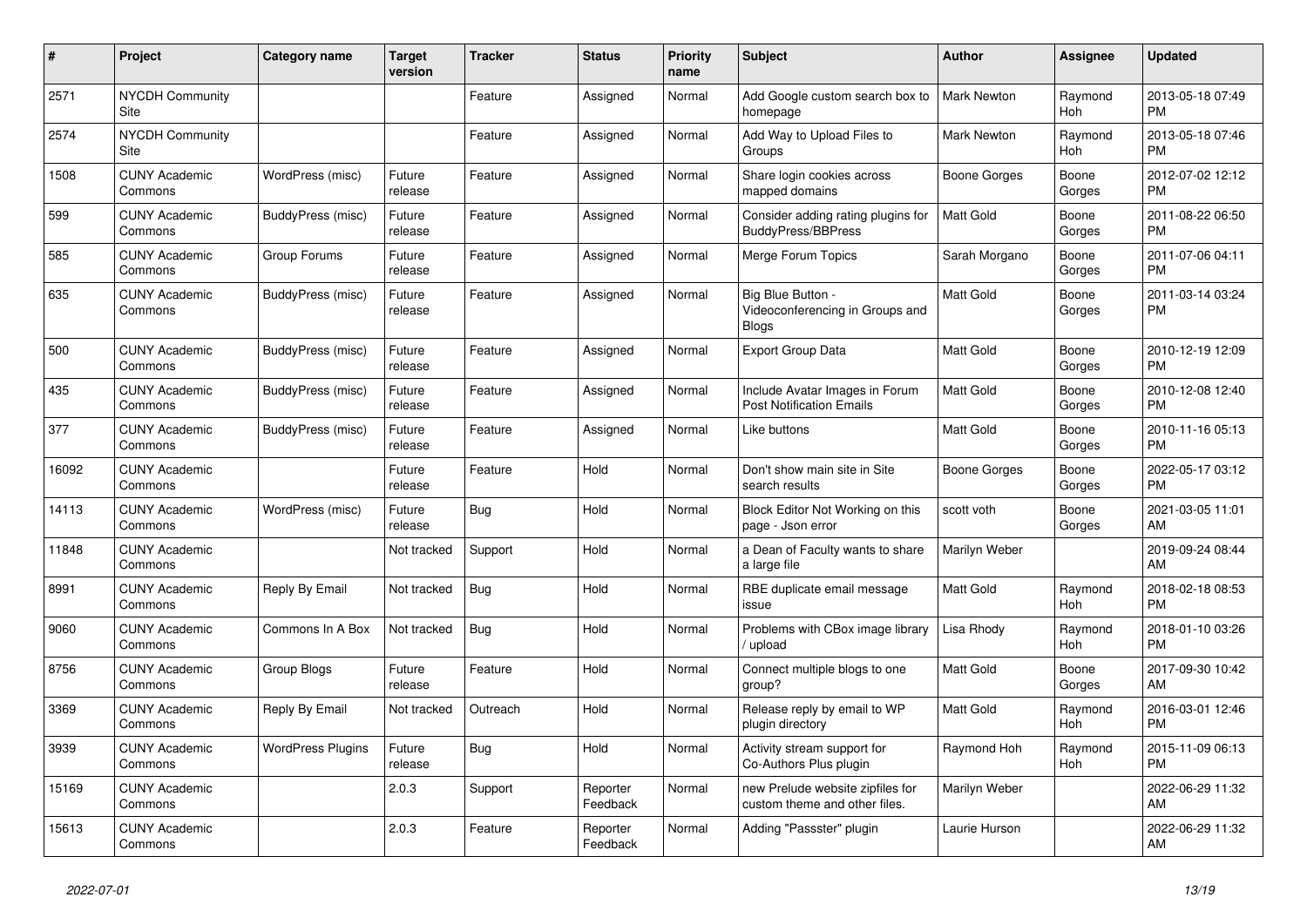| #     | Project                         | Category name            | <b>Target</b><br>version | <b>Tracker</b> | <b>Status</b>        | Priority<br>name | <b>Subject</b>                                              | <b>Author</b>           | Assignee        | <b>Updated</b>                |
|-------|---------------------------------|--------------------------|--------------------------|----------------|----------------------|------------------|-------------------------------------------------------------|-------------------------|-----------------|-------------------------------|
| 15655 | <b>CUNY Academic</b><br>Commons |                          | 2.0.3                    | Support        | Reporter<br>Feedback | Normal           | Event Aggregator plugin?                                    | Marilyn Weber           |                 | 2022-06-29 11:32<br>AM        |
| 12121 | <b>CUNY Academic</b><br>Commons | <b>WordPress Plugins</b> | 2.0.3                    | Feature        | Reporter<br>Feedback | Normal           | Embedding H5P Iframes on<br><b>Commons Site</b>             | Laurie Hurson           | Boone<br>Gorges | 2022-06-29 11:32<br>AM        |
| 16290 | <b>CUNY Academic</b><br>Commons |                          |                          | Feature        | Reporter<br>Feedback | Normal           | Add Table Of Contents Block<br>plug-in                      | Raffi<br>Khatchadourian |                 | 2022-06-24 10:26<br>AM        |
| 16245 | <b>CUNY Academic</b><br>Commons | WordPress (misc)         |                          | Bug            | Reporter<br>Feedback | Normal           | Save Button missing on<br>WordPress Profile page            | scott voth              | Raymond<br>Hoh  | 2022-06-16 03:09<br><b>PM</b> |
| 16110 | <b>CUNY Academic</b><br>Commons |                          |                          | Support        | Reporter<br>Feedback | Normal           | remove Creative Commons<br>license from pages?              | Marilyn Weber           | Raymond<br>Hoh  | 2022-05-17 06:11<br><b>PM</b> |
| 16099 | <b>CUNY Academic</b><br>Commons |                          |                          | Support        | Reporter<br>Feedback | Normal           | request for Newsletter Glue                                 | Marilyn Weber           |                 | 2022-05-13 12:14<br><b>PM</b> |
| 15923 | <b>CUNY Academic</b><br>Commons |                          | Not tracked              | Feature        | Reporter<br>Feedback | Normal           | <b>Bellows Plugin Adjustments</b>                           | Laurie Hurson           |                 | 2022-04-20 10:10<br>AM        |
| 15516 | <b>CUNY Academic</b><br>Commons | <b>WordPress Plugins</b> |                          | Bug            | Reporter<br>Feedback | Normal           | Can't publish or save draft of post<br>on wordpress.com     | Raffi<br>Khatchadourian | Raymond<br>Hoh  | 2022-03-02 05:52<br><b>PM</b> |
| 15370 | <b>CUNY Academic</b><br>Commons |                          |                          | Support        | Reporter<br>Feedback | Normal           | All-in-One Event Calendar?                                  | Marilyn Weber           |                 | 2022-02-17 11:03<br>AM        |
| 15176 | <b>CUNY Academic</b><br>Commons |                          | Not tracked              | Support        | Reporter<br>Feedback | Normal           | Archiving Q Writing & Old<br>Wordpress Sites on the Commons | Laurie Hurson           |                 | 2022-02-08 10:28<br>AM        |
| 15242 | <b>CUNY Academic</b><br>Commons | Performance              | Not tracked              | Bug            | Reporter<br>Feedback | Normal           | Slugist site                                                | Raffi<br>Khatchadourian | Boone<br>Gorges | 2022-02-07 11:14<br>AM        |
| 15260 | <b>CUNY Academic</b><br>Commons |                          |                          | Support        | Reporter<br>Feedback | Normal           | Diacritical markings   European<br><b>Stages</b>            | Marilyn Weber           |                 | 2022-02-04 08:16<br>AM        |
| 14504 | <b>CUNY Academic</b><br>Commons |                          | Not tracked              | Publicity      | Reporter<br>Feedback | Normal           | Adding showcases to home page<br>menu                       | Laurie Hurson           | Boone<br>Gorges | 2022-01-19 03:26<br><b>PM</b> |
| 14983 | <b>CUNY Academic</b><br>Commons | WordPress (misc)         | Not tracked              | Support        | Reporter<br>Feedback | Normal           | 'Read More" tag not working                                 | Rebecca Krisel          | Raymond<br>Hoh  | 2021-11-23 01:17<br><b>PM</b> |
| 14900 | <b>CUNY Academic</b><br>Commons |                          | Not tracked              | Support        | Reporter<br>Feedback | Normal           | previous theme?                                             | Marilyn Weber           |                 | 2021-10-25 10:31<br>AM        |
| 14842 | <b>CUNY Academic</b><br>Commons |                          | Not tracked              | Support        | Reporter<br>Feedback | Normal           | Question about widgets and block<br>editor                  | Gina Cherry             |                 | 2021-10-06 03:01<br><b>PM</b> |
| 14784 | <b>CUNY Academic</b><br>Commons |                          |                          | Support        | Reporter<br>Feedback | Normal           | User report of logo problem when<br>using Customizer theme  | Marilyn Weber           |                 | 2021-09-17 10:25<br>AM        |
| 14629 | <b>CUNY Academic</b><br>Commons |                          | Not tracked              | Bug            | Reporter<br>Feedback | Normal           | Possible Post Order Bug?                                    | <b>Syelle Graves</b>    |                 | 2021-09-14 10:47<br>AM        |
| 14538 | <b>CUNY Academic</b><br>Commons |                          | Not tracked              | Support        | Reporter<br>Feedback | Normal           | <b>Weebly To Commons</b>                                    | Laurie Hurson           |                 | 2021-09-14 10:47<br>AM        |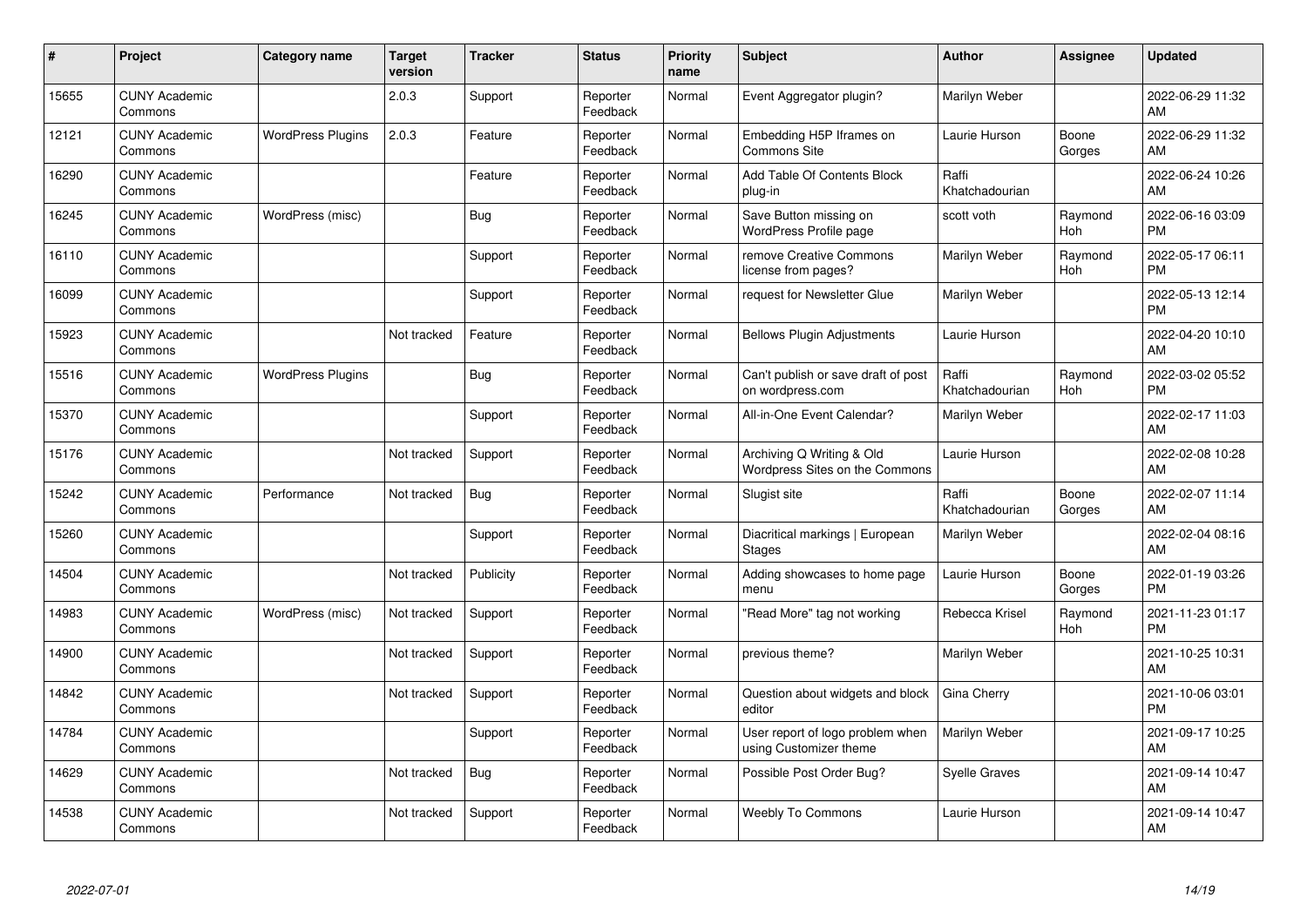| #     | <b>Project</b>                  | Category name            | Target<br>version | <b>Tracker</b> | <b>Status</b>        | <b>Priority</b><br>name | <b>Subject</b>                                                                                | <b>Author</b>      | Assignee        | <b>Updated</b>                |
|-------|---------------------------------|--------------------------|-------------------|----------------|----------------------|-------------------------|-----------------------------------------------------------------------------------------------|--------------------|-----------------|-------------------------------|
| 14483 | <b>CUNY Academic</b><br>Commons | WordPress - Media        | Not tracked       | <b>Bug</b>     | Reporter<br>Feedback | Normal                  | Wordpress PDF Embed Stopped<br>Working after JITP Media Clone                                 | Patrick DeDauw     | Boone<br>Gorges | 2021-05-20 01:51<br><b>PM</b> |
| 14398 | <b>CUNY Academic</b><br>Commons |                          | Not tracked       | Support        | Reporter<br>Feedback | Normal                  | Events plug-in notification problem                                                           | Marilyn Weber      |                 | 2021-05-11 11:21<br>AM.       |
| 14074 | <b>CUNY Academic</b><br>Commons | WordPress (misc)         | Not tracked       | Support        | Reporter<br>Feedback | Normal                  | page password protection problem                                                              | Marilyn Weber      |                 | 2021-03-02 11:03<br>AM        |
| 13975 | <b>CUNY Academic</b><br>Commons | Social Paper             | Not tracked       | Support        | Reporter<br>Feedback | Normal                  | can't approve comments on Social<br>Paper paper                                               | Marilyn Weber      |                 | 2021-02-12 09:33<br><b>AM</b> |
| 7115  | <b>CUNY Academic</b><br>Commons | Groups (misc)            | Future<br>release | Feature        | Reporter<br>Feedback | Normal                  | make licensing info clear during<br>group creation                                            | Matt Gold          | Raymond<br>Hoh  | 2020-12-08 11:32<br>AM        |
| 13328 | <b>CUNY Academic</b><br>Commons | Group Forums             | Not tracked       | Bug            | Reporter<br>Feedback | Normal                  | cross-posting in two related<br>groups                                                        | Marilyn Weber      | Raymond<br>Hoh  | 2020-09-15 10:39<br><b>PM</b> |
| 13255 | <b>CUNY Academic</b><br>Commons |                          | Not tracked       | Support        | Reporter<br>Feedback | Normal                  | Accessibility problems                                                                        | Marilyn Weber      |                 | 2020-09-01 05:48<br><b>PM</b> |
| 13034 | <b>CUNY Academic</b><br>Commons |                          | Not tracked       | Support        | Reporter<br>Feedback | Normal                  | a site is asking people to join the<br>Commons to get a download                              | Marilyn Weber      |                 | 2020-07-12 07:23<br>AM.       |
| 12741 | <b>CUNY Academic</b><br>Commons | <b>WordPress Plugins</b> | Not tracked       | Support        | Reporter<br>Feedback | Normal                  | Tableau Public Viz Block                                                                      | Marilyn Weber      | Raymond<br>Hoh  | 2020-05-12 11:00<br>AM        |
| 12446 | <b>CUNY Academic</b><br>Commons | Groups (misc)            | Future<br>release | Feature        | Reporter<br>Feedback | Normal                  | Toggle default site to group forum<br>postina                                                 | Laurie Hurson      | Laurie Hurson   | 2020-03-10 11:57<br>AM        |
| 12484 | <b>CUNY Academic</b><br>Commons |                          | Not tracked       | Support        | Reporter<br>Feedback | Normal                  | Sign up Code for COIL Course<br>starting in March                                             | Laurie Hurson      | Matt Gold       | 2020-03-02 02:26<br><b>PM</b> |
| 12360 | <b>CUNY Academic</b><br>Commons | <b>WordPress Themes</b>  | Not tracked       | <b>Bug</b>     | Reporter<br>Feedback | Normal                  | site just says "DANTE We are<br>currently in maintenance mode,<br>please check back shortly." | Marilyn Weber      |                 | 2020-02-04 12:13<br><b>PM</b> |
| 12350 | <b>CUNY Academic</b><br>Commons | Blogs (BuddyPress)       | Not tracked       | Support        | Reporter<br>Feedback | Normal                  | URL creation problem                                                                          | Marilyn Weber      |                 | 2020-02-03 11:27<br>AM        |
| 12198 | <b>CUNY Academic</b><br>Commons |                          | Not tracked       | Bug            | Reporter<br>Feedback | Normal                  | Duplicate listing in My Sites                                                                 | Tom Harbison       |                 | 2019-12-09 05:50<br><b>PM</b> |
| 11945 | <b>CUNY Academic</b><br>Commons | Reckoning                | Future<br>release | Feature        | Reporter<br>Feedback | Normal                  | Add Comments bubble to<br>Reckoning views                                                     | Boone Gorges       | Boone<br>Gorges | 2019-11-12 05:14<br><b>PM</b> |
| 12004 | <b>CUNY Academic</b><br>Commons |                          | Not tracked       | Support        | Reporter<br>Feedback | Normal                  | Notifications for spam blog<br>comments                                                       | <b>Gina Cherry</b> | Raymond<br>Hoh  | 2019-11-01 12:05<br><b>PM</b> |
| 11788 | <b>CUNY Academic</b><br>Commons | <b>WordPress Plugins</b> | Future<br>release | Support        | Reporter<br>Feedback | Normal                  | Plugin Request - Browse Aloud                                                                 | scott voth         |                 | 2019-09-24 08:42<br>AM        |
| 10273 | <b>CUNY Academic</b><br>Commons | Registration             | Not tracked       | Support        | Reporter<br>Feedback | Normal                  | users combining CF and campus<br>address                                                      | Marilyn Weber      |                 | 2019-09-18 10:58<br>AM        |
| 11787 | <b>CUNY Academic</b><br>Commons |                          | Not tracked       | Support        | Reporter<br>Feedback | Normal                  | automated comments notifications<br>on ZenDesk                                                | Marilyn Weber      |                 | 2019-08-26 06:18<br><b>PM</b> |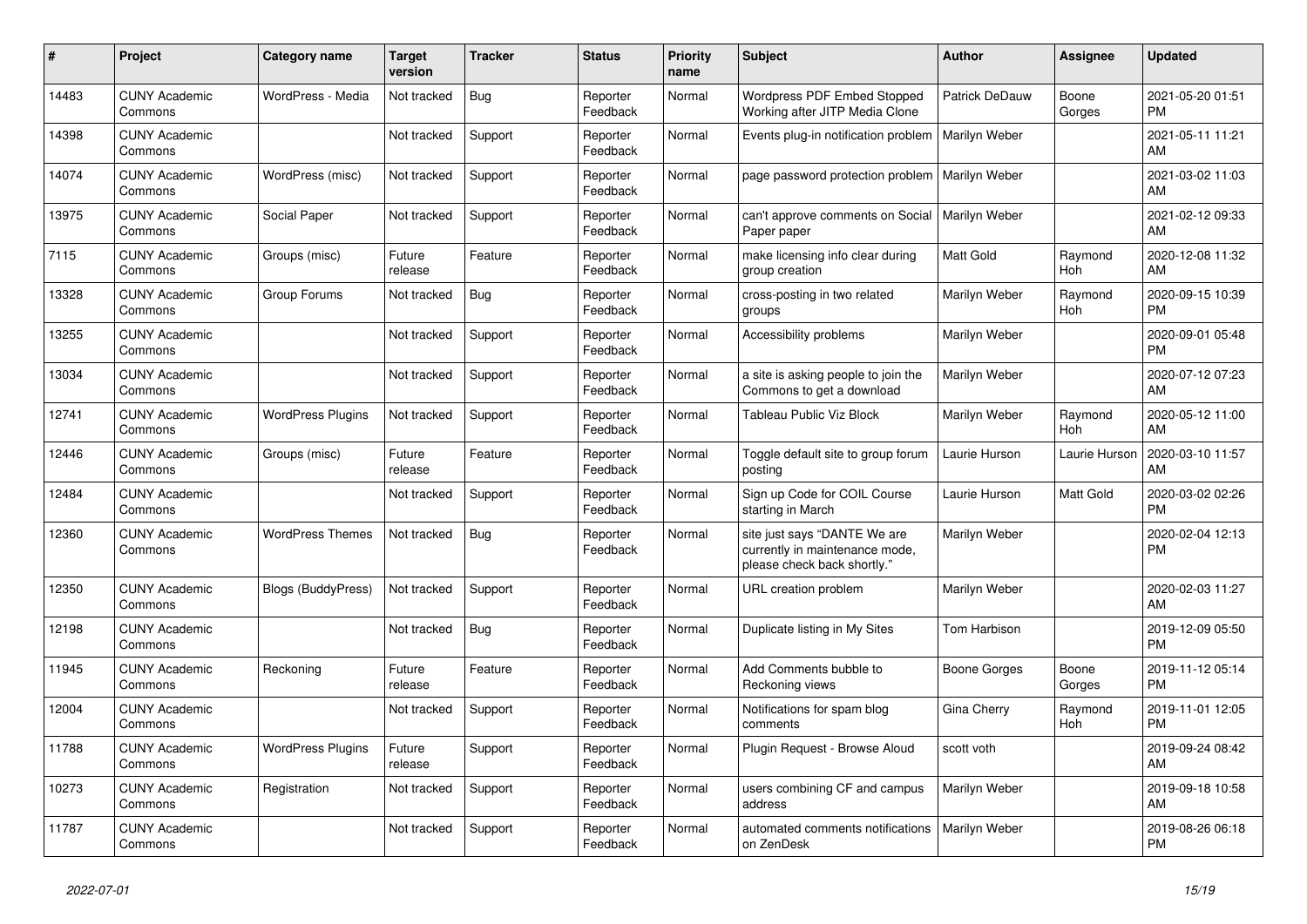| #     | Project                         | Category name              | <b>Target</b><br>version | <b>Tracker</b> | <b>Status</b>        | <b>Priority</b><br>name | <b>Subject</b>                                                    | <b>Author</b>           | Assignee           | <b>Updated</b>                |
|-------|---------------------------------|----------------------------|--------------------------|----------------|----------------------|-------------------------|-------------------------------------------------------------------|-------------------------|--------------------|-------------------------------|
| 11771 | <b>CUNY Academic</b><br>Commons |                            | Not tracked              | Support        | Reporter<br>Feedback | Normal                  | post displays in sections                                         | Marilyn Weber           |                    | 2019-08-20 10:34<br>AM        |
| 11493 | <b>CUNY Academic</b><br>Commons | Domain Mapping             | Not tracked              | Support        | Reporter<br>Feedback | Normal                  | Domain Mapping Request - Talia<br>Schaffer                        | scott voth              | Matt Gold          | 2019-08-06 08:39<br>AM        |
| 11556 | <b>CUNY Academic</b><br>Commons | Courses                    | Not tracked              | <b>Bug</b>     | Reporter<br>Feedback | Normal                  | Instructor name given in course<br>listing                        | Tom Harbison            |                    | 2019-06-25 04:12<br><b>PM</b> |
| 11509 | <b>CUNY Academic</b><br>Commons |                            | Not tracked              | Support        | Reporter<br>Feedback | Normal                  | deleted Page causing a Menu<br>problem?                           | Marilyn Weber           |                    | 2019-06-04 09:54<br>AM        |
| 11415 | <b>CUNY Academic</b><br>Commons | <b>WordPress Plugins</b>   | Not tracked              | <b>Bug</b>     | Reporter<br>Feedback | Normal                  | Blog Subscriptions in Jetpack                                     | Laurie Hurson           |                    | 2019-05-14 10:34<br>AM        |
| 11386 | <b>CUNY Academic</b><br>Commons | WordPress - Media          | Not tracked              | Support        | Reporter<br>Feedback | Normal                  | disappearing images                                               | scott voth              | Boone<br>Gorges    | 2019-05-14 10:32<br>AM        |
| 11449 | <b>CUNY Academic</b><br>Commons | WordPress - Media          | Not tracked              | Support        | Reporter<br>Feedback | Normal                  | Cloning Media Library for JITP<br>from Staging to Production Site | Patrick DeDauw          | Boone<br>Gorges    | 2019-05-13 12:00<br><b>PM</b> |
| 11149 | <b>CUNY Academic</b><br>Commons |                            | Not tracked              | Support        | Reporter<br>Feedback | Normal                  | comments getting blocked                                          | Marilyn Weber           | Raymond<br>Hoh     | 2019-03-26 11:40<br>AM        |
| 1544  | <b>CUNY Academic</b><br>Commons | Groups (misc)              | Future<br>release        | Feature        | Reporter<br>Feedback | Normal                  | Group Filtering and Sorting                                       | <b>Matt Gold</b>        | <b>Chris Stein</b> | 2019-03-01 02:25<br><b>PM</b> |
| 11120 | <b>CUNY Academic</b><br>Commons | <b>WordPress Plugins</b>   | Not tracked              | Bug            | Reporter<br>Feedback | Normal                  | Events Manager Events Not<br>Showing Up                           | Mark Webb               |                    | 2019-02-27 04:10<br><b>PM</b> |
| 11131 | <b>CUNY Academic</b><br>Commons |                            | Future<br>release        | Feature        | Reporter<br>Feedback | Normal                  | <b>Image Annotation Plugins</b>                                   | Laurie Hurson           |                    | 2019-02-26 11:33<br>AM        |
| 11077 | <b>CUNY Academic</b><br>Commons | Events                     | Not tracked              | Feature        | Reporter<br>Feedback | Normal                  | Show event category description<br>in event list view             | Raffi<br>Khatchadourian |                    | 2019-02-12 10:38<br><b>PM</b> |
| 10982 | <b>CUNY Academic</b><br>Commons | Domain Mapping             | Not tracked              | Support        | Reporter<br>Feedback | Normal                  | <b>CNAME</b> question                                             | scott voth              |                    | 2019-01-22 04:29<br><b>PM</b> |
| 10769 | <b>CUNY Academic</b><br>Commons | <b>WordPress Themes</b>    | Not tracked              | Bug            | Reporter<br>Feedback | Normal                  | 2011 Theme Sidebar                                                | Mark Webb               |                    | 2018-12-04 04:09<br><b>PM</b> |
| 10657 | <b>CUNY Academic</b><br>Commons |                            | Not tracked              | Support        | Reporter<br>Feedback | Normal                  | child theme problems                                              | Marilyn Weber           |                    | 2018-11-08 01:19<br><b>PM</b> |
| 9289  | <b>CUNY Academic</b><br>Commons | <b>WordPress Plugins</b>   | Future<br>release        | Bug            | Reporter<br>Feedback | Normal                  | Email Users Plugin                                                | Laurie Hurson           | Boone<br>Gorges    | 2018-10-24 12:34<br><b>PM</b> |
| 9947  | <b>CUNY Academic</b><br>Commons | <b>WordPress Plugins</b>   | Future<br>release        | Feature        | Reporter<br>Feedback | Normal                  | Install H5P quiz plugin                                           | Matt Gold               | Boone<br>Gorges    | 2018-09-11 11:01<br>AM        |
| 10262 | <b>CUNY Academic</b><br>Commons |                            | Not tracked              | Bug            | Reporter<br>Feedback | Normal                  | Newsletter Plugin: Broken Image<br>at Bottom of All Newsletters   | Mark Webb               | Raymond<br>Hoh     | 2018-08-30 05:17<br><b>PM</b> |
| 9979  | <b>CUNY Academic</b><br>Commons | <b>Email Notifications</b> | Not tracked              | Bug            | Reporter<br>Feedback | Normal                  | Reports of slow email activation<br>emails                        | <b>Matt Gold</b>        | Boone<br>Gorges    | 2018-08-29 09:40<br><b>PM</b> |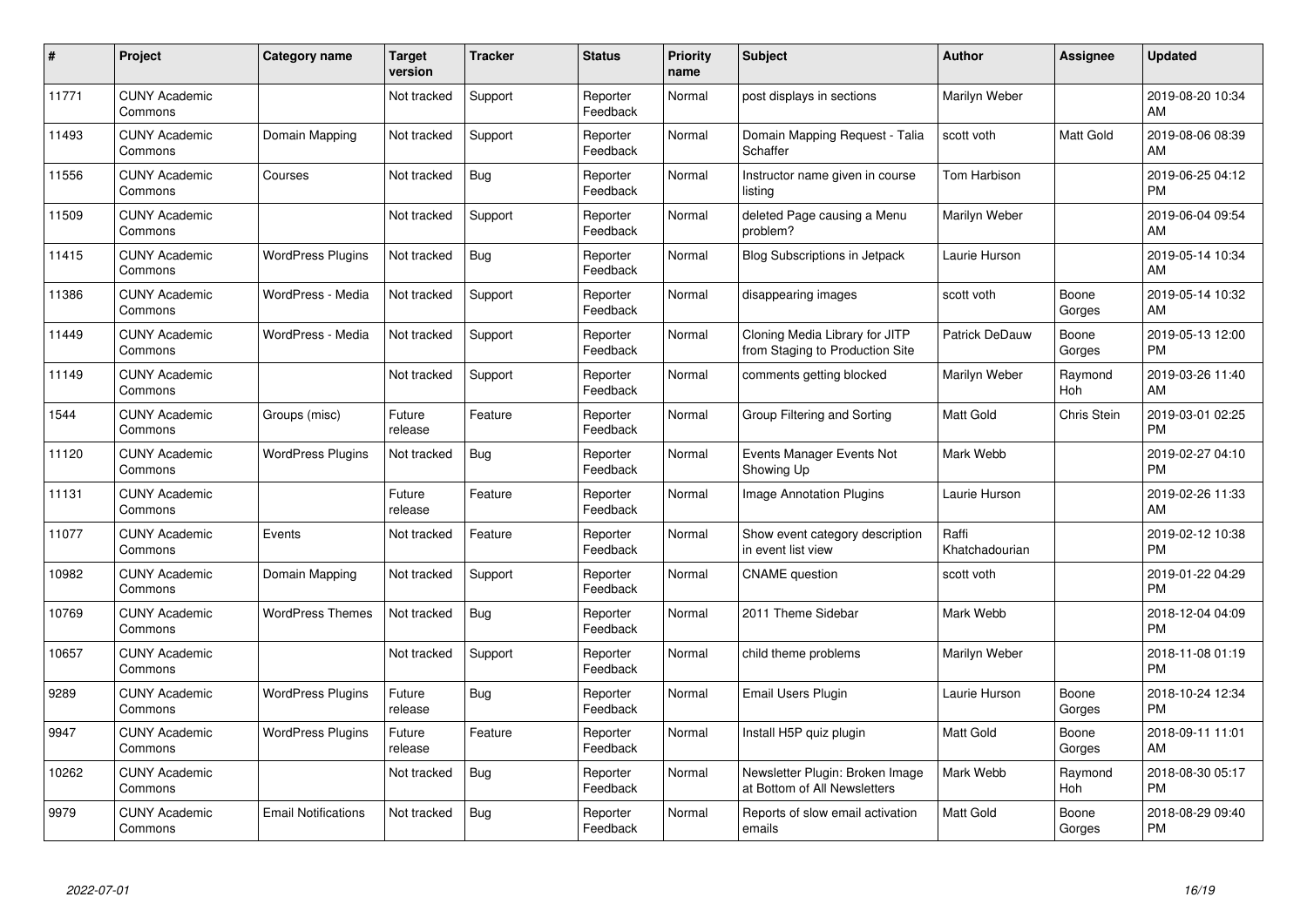| #     | Project                                                                 | <b>Category name</b>     | Target<br>version | <b>Tracker</b> | <b>Status</b>        | <b>Priority</b><br>name | <b>Subject</b>                                                   | <b>Author</b>           | <b>Assignee</b>     | <b>Updated</b>                |
|-------|-------------------------------------------------------------------------|--------------------------|-------------------|----------------|----------------------|-------------------------|------------------------------------------------------------------|-------------------------|---------------------|-------------------------------|
| 10040 | <b>CUNY Academic</b><br>Commons                                         | WordPress (misc)         | Not tracked       | <b>Bug</b>     | Reporter<br>Feedback | Normal                  | User doesn't see full list of themes                             | <b>Matt Gold</b>        | Boone<br>Gorges     | 2018-07-25 10:12<br>AM.       |
| 9515  | <b>CUNY Academic</b><br>Commons                                         | <b>WordPress Plugins</b> | Not tracked       | Bug            | Reporter<br>Feedback | Normal                  | Text to Speech plugin - "More<br>Slowly" checkbox not working    | scott voth              | Boone<br>Gorges     | 2018-06-13 02:26<br><b>PM</b> |
| 9207  | <b>CUNY Academic</b><br>Commons                                         |                          | Future<br>release | Support        | Reporter<br>Feedback | Normal                  | display dashboards made in<br>Tableau?                           | Marilyn Weber           | Boone<br>Gorges     | 2018-04-10 10:42<br><b>AM</b> |
| 9211  | <b>CUNY Academic</b><br>Commons                                         | <b>WordPress Plugins</b> | Future<br>release | Support        | Reporter<br>Feedback | Normal                  | Auto-Role Setting in Forum Plugin<br>Causing Some Confusion      | Luke Waltzer            | Boone<br>Gorges     | 2018-03-13 11:44<br>AM.       |
| 5826  | <b>CUNY Academic</b><br>Commons                                         | <b>WordPress Plugins</b> | Future<br>release | Support        | Reporter<br>Feedback | Normal                  | <b>Remove Subscription Options</b><br>plugin from directory      | Sarah Morgano           | Sarah<br>Morgano    | 2016-10-21 04:14<br><b>PM</b> |
| 6014  | <b>CUNY Academic</b><br>Commons                                         | Publicity                | Future<br>release | Publicity      | Reporter<br>Feedback | Normal                  | Google search listing                                            | Matt Gold               | Boone<br>Gorges     | 2016-09-21 03:48<br><b>PM</b> |
| 5317  | <b>CUNY Academic</b><br>Commons                                         | Group Blogs              | Not tracked       | Bug            | Reporter<br>Feedback | Normal                  | Notifications of New Post Didn't<br>Come                         | Luke Waltzer            | Samantha<br>Raddatz | 2016-03-21 10:41<br><b>PM</b> |
| 2573  | <b>NYCDH Community</b><br>Site                                          |                          |                   | Feature        | Reporter<br>Feedback | Normal                  | Add dh nyc twitter list feed to site                             | <b>Mark Newton</b>      | Matt Gold           | 2013-05-16 11:42<br><b>PM</b> |
| 3419  | <b>CUNY Academic</b><br>Commons                                         | Group Invitations        | 1.6.14            | Bug            | Testing<br>Required  | Normal                  | Neatening the display of<br>messages on group requests           | Matt Gold               | Boone<br>Gorges     | 2014-09-01 09:29<br><b>PM</b> |
| 11649 | <b>CUNY Academic</b><br>Commons                                         | <b>WordPress Plugins</b> | 2.0.3             | <b>Bug</b>     | In Progress          | Normal                  | CC license displayed on every<br>page                            | Gina Cherry             | Raymond<br>Hoh      | 2022-06-29 11:32<br><b>AM</b> |
| 10380 | <b>CUNY Academic</b><br>Commons                                         | WordPress (misc)         | Future<br>release | Feature        | In Progress          | Normal                  | Remove blacklisted plugins                                       | Boone Gorges            |                     | 2022-04-26 12:00<br><b>PM</b> |
| 14994 | <b>CUNY Academic</b><br>Commons                                         | cdev.gc.cuny.edu         | Not tracked       | Support        | In Progress          | Normal                  | Clear Cache on CDEV                                              | scott voth              | Raymond<br>Hoh      | 2021-12-07 03:51<br><b>PM</b> |
| 12062 | AD/O365 Transition<br>from NonMatric to<br><b>Matriculated Students</b> |                          |                   | Feature        | In Progress          | Normal                  | create solution and console<br>project                           | Emilio Rodriguez        | Emilio<br>Rodriguez | 2019-11-12 03:56<br><b>PM</b> |
| 5050  | <b>CUNY Academic</b><br>Commons                                         | Social Paper             | Future<br>release | Feature        | New                  | Low                     | Making comments visible in SP<br>editing mode (SP suggestion #1) | Marilyn Weber           | Samantha<br>Raddatz | 2019-09-17 11:10<br><b>PM</b> |
| 3615  | <b>CUNY Academic</b><br>Commons                                         | Redmine                  | Not tracked       | Feature        | <b>New</b>           | Low                     | Create Redmine issues via email                                  | Dominic Giglio          | Boone<br>Gorges     | 2017-11-16 11:36<br>AM.       |
| 8498  | <b>CUNY Academic</b><br>Commons                                         | <b>WordPress Plugins</b> | Future<br>release | Feature        | New                  | Low                     | <b>Gravity Forms Email Users</b>                                 | Raffi<br>Khatchadourian | Matt Gold           | 2017-10-13 12:58<br><b>PM</b> |
| 6749  | <b>CUNY Academic</b><br>Commons                                         | Events                   | Future<br>release | Bug            | <b>New</b>           | Low                     | BPEO iCal request can trigger<br>very large number of DB queries | Boone Gorges            | Raymond<br>Hoh      | 2016-11-15 10:09<br><b>PM</b> |
| 6389  | <b>CUNY Academic</b><br>Commons                                         | <b>BuddyPress Docs</b>   | Future<br>release | Feature        | New                  | Low                     | <b>Make Discussion Area Visible</b><br>When Editing a Doc        | Luke Waltzer            | Boone<br>Gorges     | 2016-10-21 04:16<br><b>PM</b> |
| 5053  | <b>CUNY Academic</b><br>Commons                                         | Social Paper             | Future<br>release | Feature        | <b>New</b>           | Low                     | Scrollable menu to add readers<br>(SP suggestion #4)             | Marilyn Weber           | Samantha<br>Raddatz | 2016-04-21 05:21<br><b>PM</b> |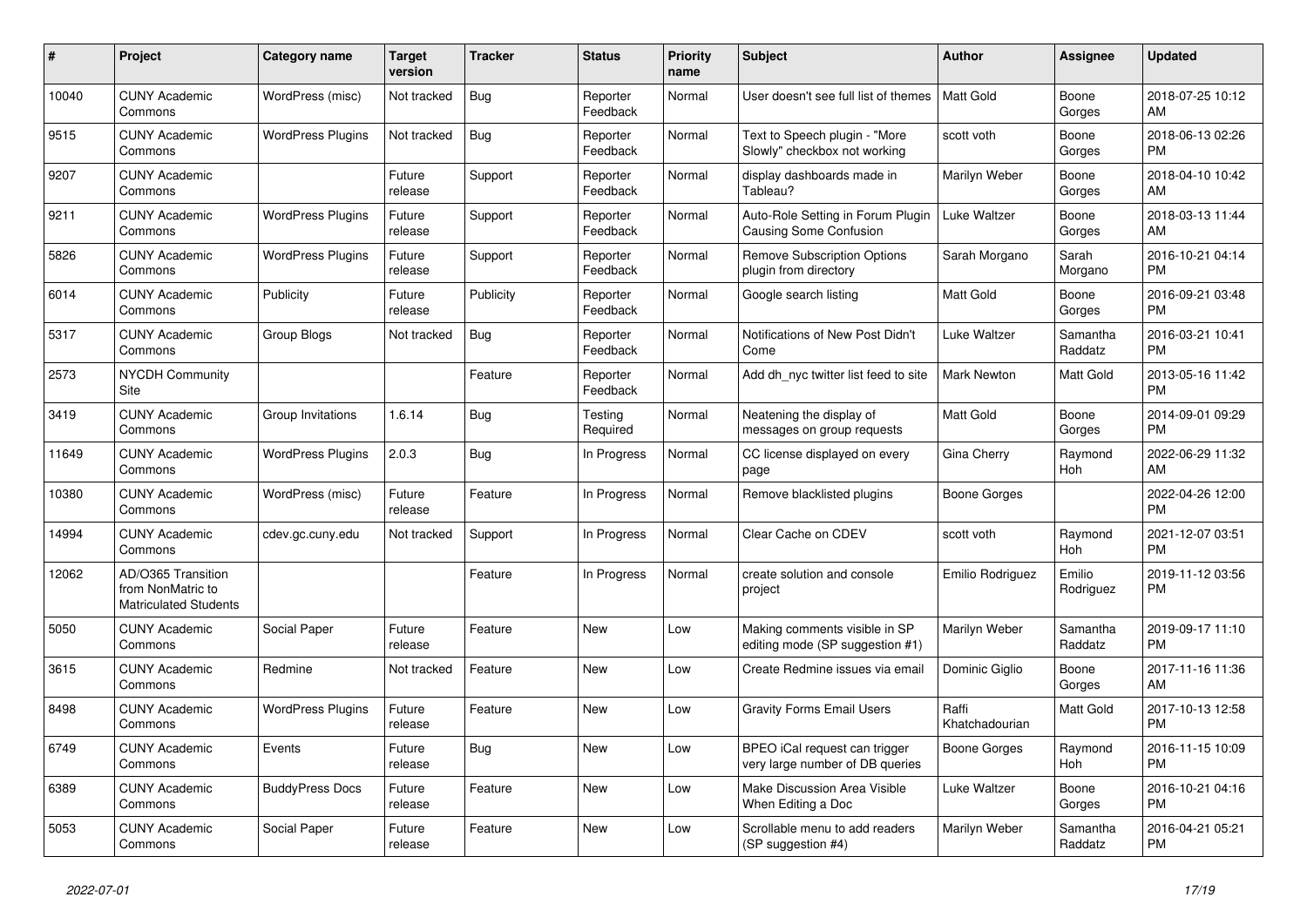| #    | Project                         | Category name              | <b>Target</b><br>version | Tracker   | <b>Status</b> | <b>Priority</b><br>name | <b>Subject</b>                                                                                                                                        | Author              | <b>Assignee</b>     | <b>Updated</b>                |
|------|---------------------------------|----------------------------|--------------------------|-----------|---------------|-------------------------|-------------------------------------------------------------------------------------------------------------------------------------------------------|---------------------|---------------------|-------------------------------|
| 5058 | <b>CUNY Academic</b><br>Commons | Social Paper               | Future<br>release        | Feature   | <b>New</b>    | Low                     | Can there be a clearer signal that<br>even when comments have<br>already been made you add<br>comments by clicking on the side?<br>(SP suggestion #5) | Marilyn Weber       | Samantha<br>Raddatz | 2016-02-11 10:24<br><b>PM</b> |
| 5052 | <b>CUNY Academic</b><br>Commons | Social Paper               | Future<br>release        | Feature   | New           | Low                     | Sentence by sentence or line by<br>line comments (SP suggestion #3)                                                                                   | Marilyn Weber       | Boone<br>Gorges     | 2016-02-11 10:24<br><b>PM</b> |
| 1167 | <b>CUNY Academic</b><br>Commons | <b>Email Invitations</b>   | Future<br>release        | Feature   | <b>New</b>    | Low                     | Allow email invitations to be resent                                                                                                                  | <b>Boone Gorges</b> | Boone<br>Gorges     | 2015-11-12 12:53<br>AM        |
| 1166 | <b>CUNY Academic</b><br>Commons | <b>Email Invitations</b>   | Future<br>release        | Feature   | <b>New</b>    | Low                     | Better organizational tools for Sent   Boone Gorges<br>Invites                                                                                        |                     | Boone<br>Gorges     | 2015-11-09 06:02<br><b>PM</b> |
| 4535 | <b>CUNY Academic</b><br>Commons | My Commons                 | Future<br>release        | Bug       | <b>New</b>    | Low                     | My Commons filter issue                                                                                                                               | scott voth          | Raymond<br>Hoh      | 2015-09-01 11:17<br>AM        |
| 3048 | <b>CUNY Academic</b><br>Commons | <b>Public Portfolio</b>    | Future<br>release        | Feature   | <b>New</b>    | Low                     | Images for rich text profile fields                                                                                                                   | <b>Boone Gorges</b> | Boone<br>Gorges     | 2014-02-19 12:56<br><b>PM</b> |
| 5016 | <b>CUNY Academic</b><br>Commons | Events                     | Future<br>release        | Feature   | Assigned      | Low                     | Allow comments to be posted on<br>events                                                                                                              | <b>Matt Gold</b>    | Raymond<br>Hoh      | 2019-03-01 02:23<br><b>PM</b> |
| 1423 | <b>CUNY Academic</b><br>Commons | BuddyPress (misc)          | Future<br>release        | Feature   | Assigned      | Low                     | Show an avatar for pingback<br>comment activity items                                                                                                 | <b>Boone Gorges</b> | <b>Tahir Butt</b>   | 2016-10-24 12:03<br><b>PM</b> |
| 6392 | <b>CUNY Academic</b><br>Commons | Group Forums               | Future<br>release        | Design/UX | Assigned      | Low                     | Composition/Preview Panes in<br>Forum Posts                                                                                                           | Luke Waltzer        | Paige Dupont        | 2016-10-21 04:26<br><b>PM</b> |
| 1417 | <b>CUNY Academic</b><br>Commons | <b>BuddyPress Docs</b>     | Future<br>release        | Feature   | Assigned      | Low                     | Bulk actions for BuddyPress Docs                                                                                                                      | <b>Boone Gorges</b> | Boone<br>Gorges     | 2016-10-17 10:41<br><b>PM</b> |
| 2610 | <b>CUNY Academic</b><br>Commons | Group Invitations          | Future<br>release        | Feature   | Assigned      | Low                     | Request: Custom invitation<br>message to group invites                                                                                                | local admin         | Boone<br>Gorges     | 2015-11-09 06:13<br><b>PM</b> |
| 2325 | <b>CUNY Academic</b><br>Commons | BuddyPress (misc)          | Future<br>release        | Feature   | Assigned      | Low                     | Profile should have separate fields<br>for first/last names                                                                                           | local admin         | Boone<br>Gorges     | 2015-11-09 06:09<br><b>PM</b> |
| 2013 | <b>CUNY Academic</b><br>Commons | <b>Public Portfolio</b>    | Future<br>release        | Feature   | Assigned      | Low                     | Have Profile Privacy Options show   Matt Gold<br>up only for filled-in fields                                                                         |                     | Boone<br>Gorges     | 2015-11-09 06:09<br><b>PM</b> |
| 1165 | <b>CUNY Academic</b><br>Commons | <b>Email Invitations</b>   | Future<br>release        | Feature   | Assigned      | Low                     | Allow saved lists of invitees under<br>Send Invites                                                                                                   | <b>Boone Gorges</b> | Boone<br>Gorges     | 2015-11-09 06:03<br><b>PM</b> |
| 333  | <b>CUNY Academic</b><br>Commons | <b>Email Notifications</b> | Future<br>release        | Feature   | Assigned      | Low                     | Delay Forum Notification Email<br>Delivery Until After Editing Period<br>Ends                                                                         | <b>Matt Gold</b>    | Raymond<br>Hoh      | 2015-11-09 06:01<br><b>PM</b> |
| 519  | <b>CUNY Academic</b><br>Commons | <b>BuddyPress Docs</b>     | Future<br>release        | Feature   | Assigned      | Low                     | TOC for individual docs - for new<br>BP "wiki-like" plugin                                                                                            | scott voth          | Boone<br>Gorges     | 2015-11-09 05:54<br><b>PM</b> |
| 1192 | <b>CUNY Academic</b><br>Commons | Group Files                | Future<br>release        | Feature   | Assigned      | Low                     | When posting group files, allow<br>users to add a category without<br>saving                                                                          | Matt Gold           | Raymond<br>Hoh      | 2015-11-09 05:53<br><b>PM</b> |
| 310  | <b>CUNY Academic</b><br>Commons | BuddyPress (misc)          | Future<br>release        | Feature   | Assigned      | Low                     | Friend Request Email                                                                                                                                  | Matt Gold           | Samantha<br>Raddatz | 2015-11-09 05:08<br><b>PM</b> |